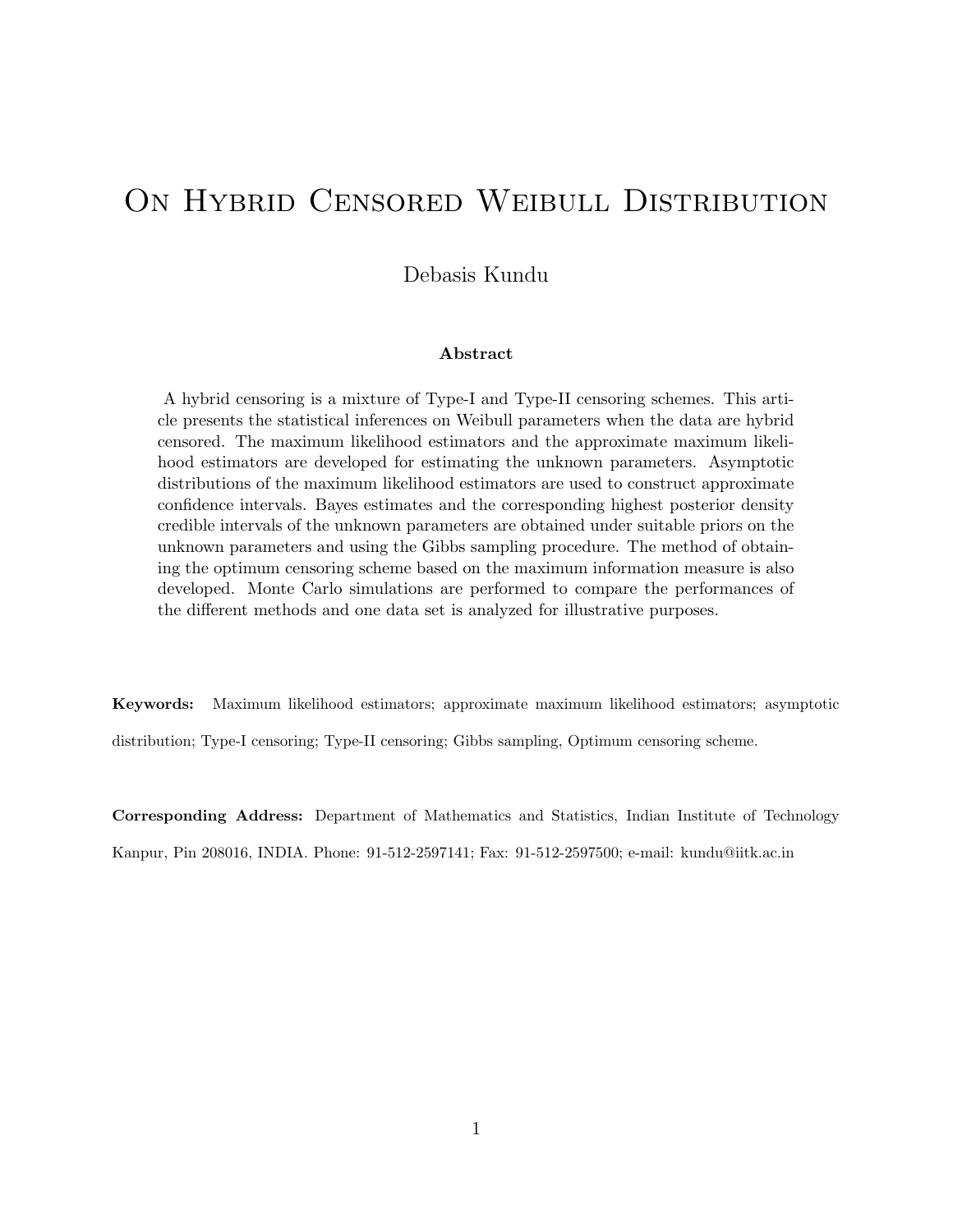#### 1 INTRODUCTION

A hybrid censoring sampling scheme can be described as follows. Each unit in a randomly selected sample of  $n$  units is subjected to a life test under identical environmental conditions. The lifetimes of the sample units are independent and identically distributed  $(i.i.d.)$  random variables. The test is terminated when a pre-chosen number  $R$ , out of n items have failed or when a pre-determined time,  $T$ , on test has been reached. It is also assumed that the failed items are not replaced. A schematic illustration is depicted in Figure 1, when  $y_{1:n} < \ldots <$  $y_{R:n}$  denote the observed failure times if  $y_{R:n} < T$  and  $y_{1:n} < \ldots < y_{d:n}$  denote the observed failure times if  $y_{d:n} < T$ ,  $d < R$  and the  $(d+1)^{th}$  failure does not take place before time point T.



Figure 1: Schematic illustration of the hybrid censoring scheme

The mixture of Type-I and Type-II censoring schemes is known as hybrid censoring scheme and it is quite important in reliability acceptance test in MIL-STD-781C [20]. It may be noted that the familiar complete, Type-I and Type-II right censored samples are special cases of this hybrid scheme.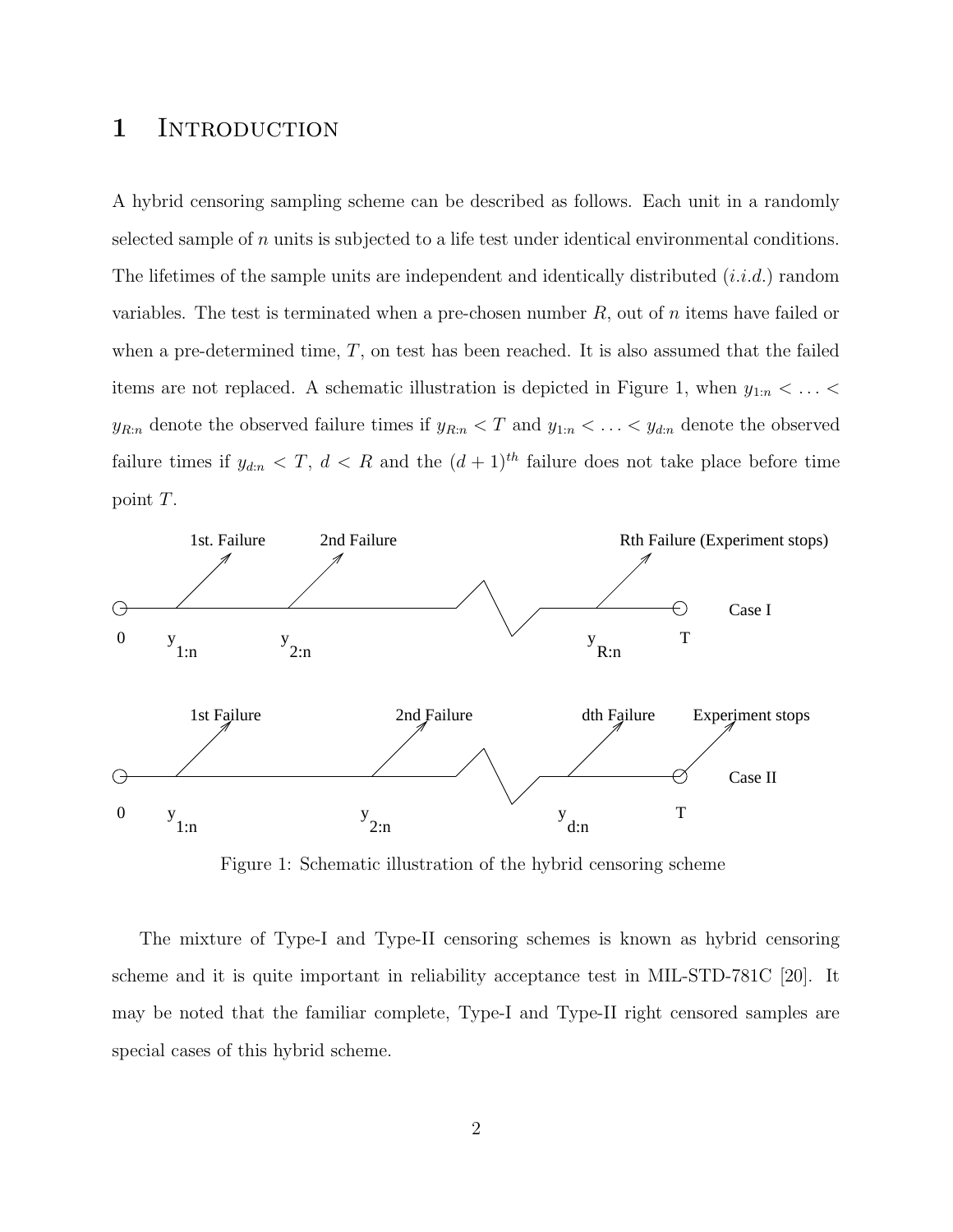Epstein [12] introduced this sampling scheme and considered life testing situations where the lifetime X follows the exponential distribution with mean life  $\theta$ . Epstein [12] proposed two sided confidence intervals for  $\theta$  without any formal proof. Fairbanks *et al.* [13] modified slightly the proposition of Epstein [12] and suggested a simple set of confidence intervals. Chen and Bhattacharya [5] obtained the exact distribution of the conditional maximum likelihood estimator of  $\theta$  and proposed a one-sided confidence interval. Draper and Guttman [9] considered this problem from the Bayesian point of view and obtained the two sided credible intervals of the mean lifetime using inverted gamma prior. Comparison of the different methods can be found in Gupta and Kundu [15]. For some related work, one may refer to Ebrahimi [10, 11], Jeong, Park and Yum [18] and Childs *et al.* [7].

In spite of the applicability of the hybrid censoring scheme, it is somewhat surprising to observe that limited attention has been paid in analyzing hybrid censored lifetime data when the lifetimes are not exponential. The main concern is, the analysis becomes too difficult and may not be tractable. Weibull distribution is one of the most common distributions which is used to analyze several lifetime data. The density function of the Weibull distribution can take different shapes and also its hazard function can be increasing, decreasing and constant depending on the shape parameter. Because of the shape parameter, it has lots of flexibility compared to exponential distribution.

In this article we consider the hybrid censored lifetime data, when the lifetime follows twoparameter Weibull distribution. The main aim of this paper is two fold. First we provide different methods to compute the point and interval estimations of the shape and scale parameters. We provide the maximum likelihood estimators of the unknown parameters. It is observed that the maximum likelihood estimators can be obtained by solving a non-linear equation and we propose a simple iterative scheme to solve the non-linear equation. We also suggest approximate maximum likelihood estimators, which have explicit expressions.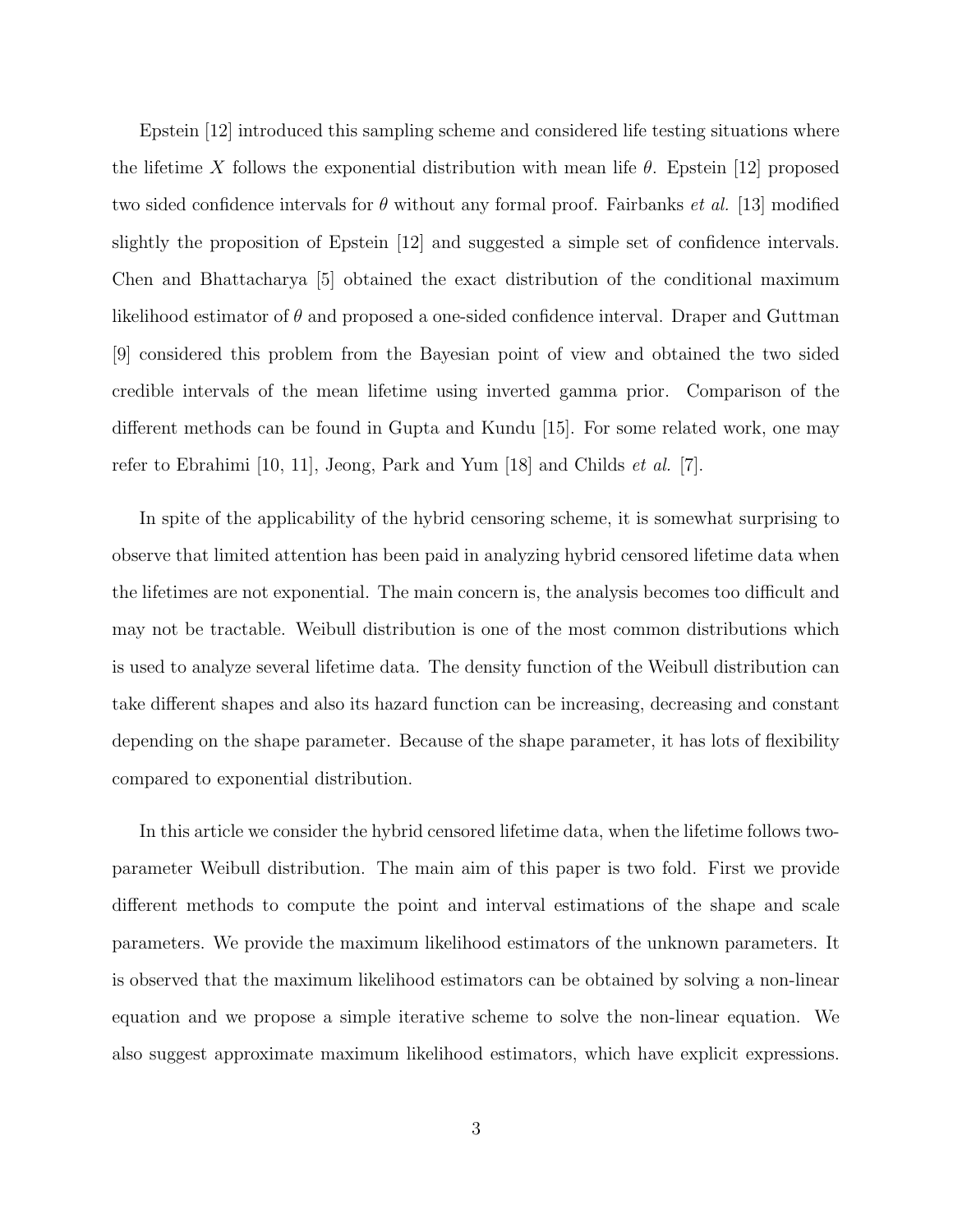It is not possible to compute the exact distributions of the maximum likelihood estimators, and we use the asymptotic distribution to construct approximate confidence intervals of the unknown parameters.

We provide the Bayes estimates under the assumptions of independent gamma priors on the scale and shape parameters. It is observed that the Bayes estimates can not be computed explicitly, and we use the Gibbs sampling procedure to compute the Bayes estimates and also to compute the highest posterior density credible intervals. We compare the performances of the different methods by Monte Carlo simulations. One data set is analyzed for illustrative purposes.

The second aim of this paper is to provide a methodology to compare different sampling schemes and that can be used to find the optimum scheme. For a practitioner, it is quite important to design an efficient experiment. Based on the prior information about the unknown parameters, we describe a simple method to design the optimum censoring scheme which provides the maximum information about the unknown parameters.

The rest of the paper is organized as follows. In section 2, we describe the model and the available data. The maximum likelihood estimators and the approximate maximum likelihood estimators are provided in sections 3 and 4 respectively. Bayesian inferences are provided in section 5. Simulation results are presented in section 6. One data set is analyzed and the results are presented in section 7. In section 8 we provide the procedure to obtain the optimum censoring scheme. Finally we conclude the paper in section 9.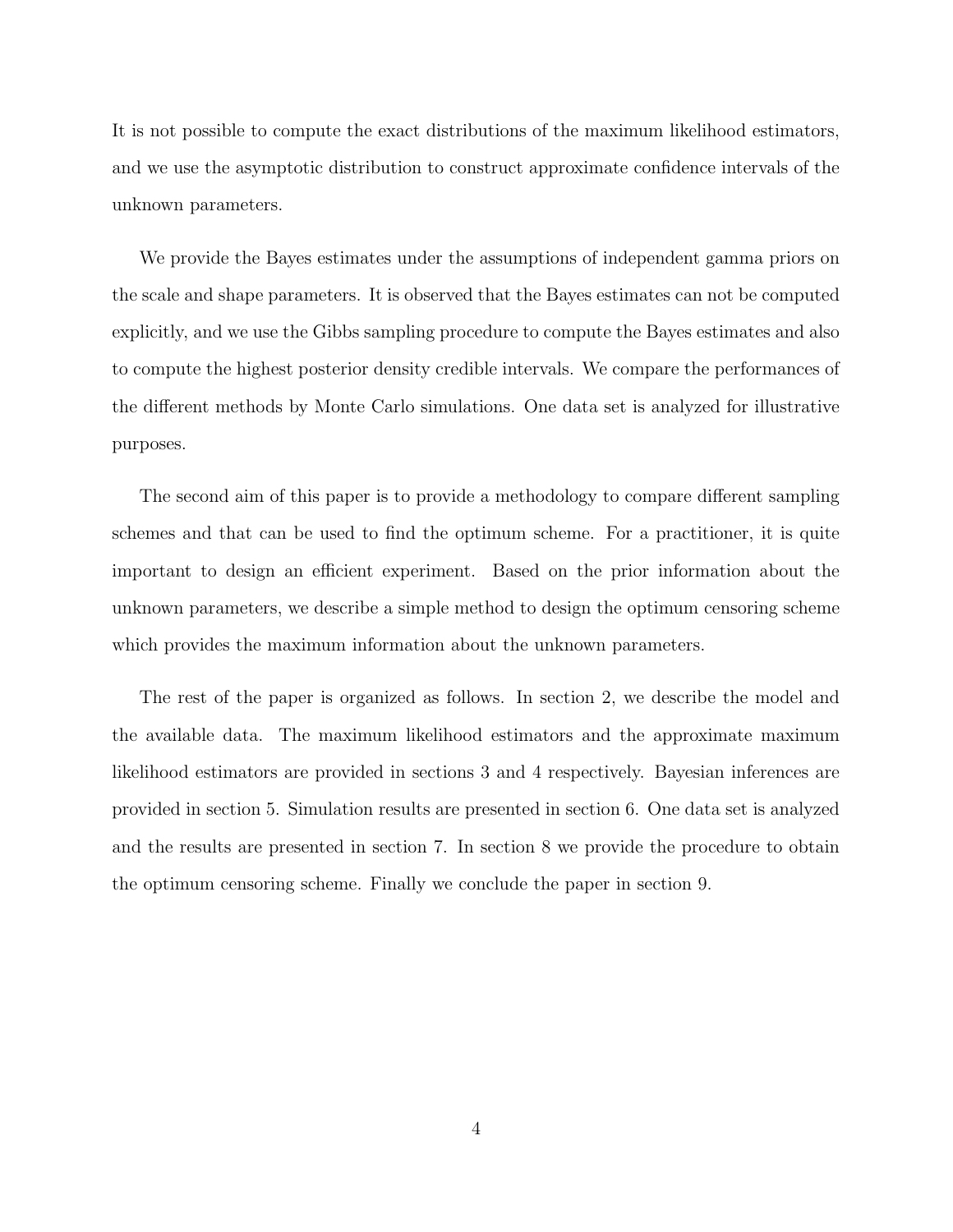#### 2 MODEL DESCRIPTION

Suppose the lifetime random variable  $Y$  has a Weibull distribution with the shape and scale parameters as  $\alpha$  and  $\lambda$  respectively, *i.e.*, the probability density function (PDF) of Y is;

$$
f_Y(y; \alpha, \lambda) = \frac{\alpha}{\lambda} \left(\frac{y}{\lambda}\right)^{\alpha - 1} e^{-\left(\frac{y}{\lambda}\right)^{\alpha}}; \quad y > 0,
$$
 (1)

where  $\alpha > 0$ ,  $\lambda > 0$  are the natural parameter space. If the random variable Y has the density function (1), then  $X = \ln Y$  has the extreme value distribution with PDF;

$$
f_X(x; \mu, \sigma) = \frac{1}{\sigma} e^{\left\{ \frac{x-\mu}{\sigma} - e^{\frac{x-\mu}{\sigma}} \right\}}; \quad -\infty < x < \infty,
$$
\n<sup>(2)</sup>

where  $\mu = \ln \lambda$ ,  $\sigma = \frac{1}{\alpha}$  $\frac{1}{\alpha}$ . The density function as described by (2) is known as the density function of an extreme value distribution with location and scale parameters as  $\mu$  and  $\sigma$ respectively.

Models (1) and (2) are equivalent models in the sense, the procedure developed under one model can be easily used for the other model. Although, they are equivalent models, sometimes it is easier to work with the model  $(2)$  than  $(1)$ , because in the model  $(2)$ , the two parameters  $\mu$  and  $\sigma$  appear as location and scale parameters. In fact, it is observed that the approximate maximum likelihood estimators can be obtained quite easily using model (2) than model (1). For  $\mu = 0$  and  $\sigma = 1$ , the model (2) is known as the standard extreme value distribution and it has the following PDF;

$$
f_Z(z, 0, 1) = e^{z - e^z}; \quad -\infty < z < \infty. \tag{3}
$$

Now we describe the data available under the hybrid censoring scheme. Note that, under the hybrid censoring scheme, it is assumed that  $R$  and  $T$  are known in advance. Therefore, under this censoring scheme we have one of the two following types of observations:

CASE I:  $\{y_{1:n} < ... < y_{R:n}\}$  if  $y_{R:n} < T$ . CASE II:  $\{y_{1:n} < \ldots < y_{d:n}\}$  if  $d < R$  and  $y_{d:n} < T < y_{d+1:n}$ .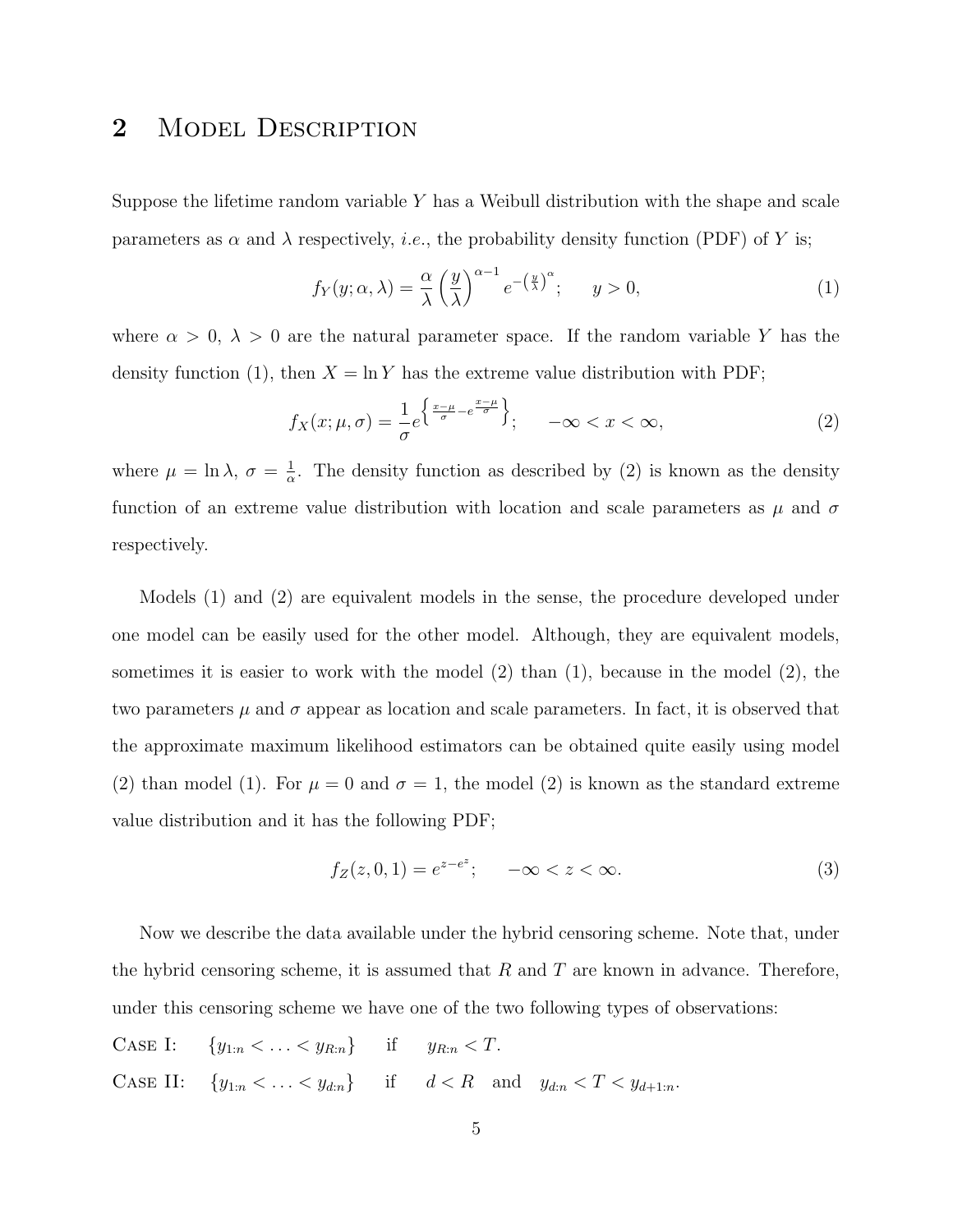It may be mentioned that although we do not observe  $y_{d+1:n}$ , but  $y_{d:n} < T < y_{d+1:n}$  means that the  $d - th$  failure took place before T and no failure took place between  $y_{d:n}$  and T.

#### 3 Maximum Likelihood Estimators

In this section we provide the maximum likelihood estimators (MLEs) of the unknown parameters. Based on the observed data, the likelihood function for Case I is

$$
l(\alpha,\lambda) = \left(\frac{\alpha}{\lambda}\right)^R \prod_{i=1}^R \left(\frac{y_{i:n}}{\lambda}\right)^{\alpha-1} e^{-\left\{\sum_{i=1}^R \left(\frac{y_{i:n}}{\lambda}\right)^\alpha + (n-R)\times \left(\frac{y_{i:n}}{\lambda}\right)^\alpha\right\}},\tag{4}
$$

and for Case II, it is

$$
l(\alpha,\lambda) = \left(\frac{\alpha}{\lambda}\right)^d \prod_{i=1}^d \left(\frac{y_{i:n}}{\lambda}\right)^{\alpha-1} e^{-\left\{\sum_{i=1}^d \left(\frac{y_{i:n}}{\lambda}\right)^\alpha + (n-d)\times \left(\frac{T}{\lambda}\right)^\alpha\right\}} \quad \text{if} \quad d > 0,
$$
 (5)

$$
= e^{-n\left(\frac{T}{\lambda}\right)^{\alpha}} \quad \text{if} \quad d = 0. \tag{6}
$$

The logarithm of (4) and (5), can be written as

$$
L(\alpha,\lambda) = R \ln \alpha - R \ln \lambda + (\alpha - 1) \sum_{i=1}^{R} \ln y_{i:n} - (\alpha - 1) R \ln \lambda - \sum_{i=1}^{R} \left(\frac{y_{i:n}}{\lambda}\right)^{\alpha} - (n - R) \left(\frac{y_{R:n}}{\lambda}\right)^{\alpha}, (7)
$$

and

$$
L(\alpha, \lambda) = d \ln \alpha - d \ln \lambda + (\alpha - 1) \sum_{i=1}^{d} \ln y_{i:n} - d(\alpha - 1) \ln \lambda - \sum_{i=1}^{d} \left(\frac{y_{i:n}}{\lambda}\right)^{\alpha} - (n - d) \left(\frac{T}{\lambda}\right)^{\alpha},
$$
 (8)

respectively. Taking derivatives with respect to  $\alpha$  and  $\lambda$  of (7) and putting then equal to zero we obtain

$$
\frac{\partial L}{\partial \lambda} = -\frac{\alpha R}{\lambda} + \frac{\alpha}{\lambda^{\alpha+1}} \left[ \sum_{i=1}^{R} y_{i:n}^{\alpha} + (n - R) y_{R:n}^{\alpha} \right] = 0,\tag{9}
$$

$$
\frac{\partial L}{\partial \alpha} = \frac{R}{\alpha} - R \ln \lambda + \sum_{i=1}^{R} \ln y_{i:n} - \sum_{i=1}^{R} \left(\frac{y_{i:n}}{\lambda}\right)^{\alpha} (\ln y_{i:n} - \ln \lambda) - (n - R) \left(\frac{y_{R:n}}{\lambda}\right)^{\alpha} (\ln y_{R:n} - \ln \lambda) = 0.
$$
\n(10)

From (9), we obtain

$$
\lambda^{\alpha} = \frac{\sum_{i=1}^{R} y_{i:n}^{\alpha} + (n - R)y_{R:n}^{\alpha}}{R} = u(\alpha) \quad \text{(say)}.
$$
 (11)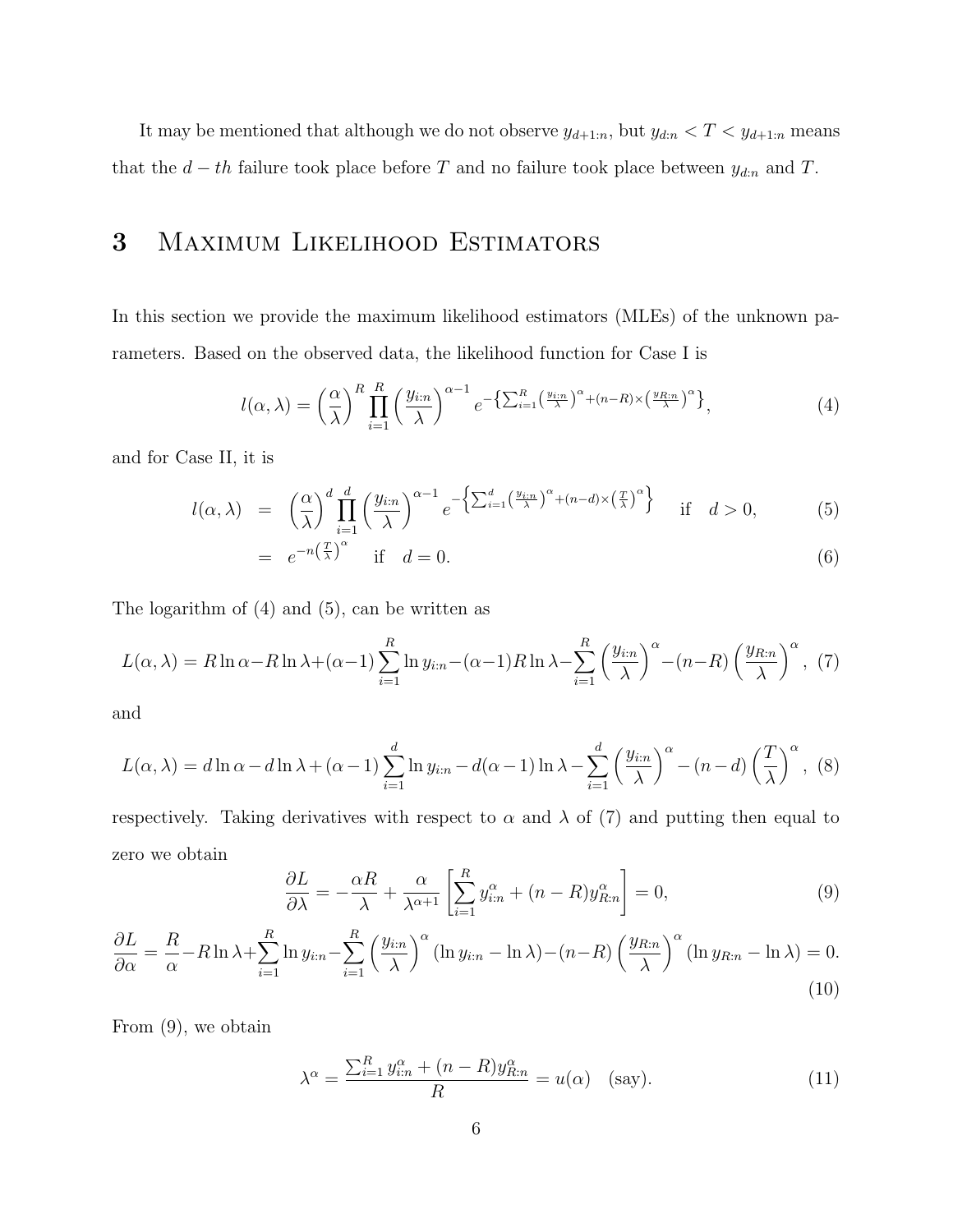Using  $(11)$ ,  $(10)$  can be re-written as

$$
\frac{R}{\alpha} = \frac{R}{\alpha} \ln u(\alpha) - \sum_{i=1}^{R} \ln y_{i:n} + \sum_{i=1}^{R} \frac{y_{i:n}^{\alpha}}{u(\alpha)} \times \left( \ln y_{i:n} - \frac{1}{\alpha} \ln u(\alpha) \right) + (n - R) \frac{y_{R:n}^{\alpha}}{u(\alpha)} \times \left( \ln y_{R:n} - \frac{1}{\alpha} \ln u(\alpha) \right)
$$

or

$$
\frac{1}{\alpha} \left[ R - R \ln u(\alpha) + \sum_{i=1}^{R} \frac{y_{i:n}^{\alpha}}{u(\alpha)} \times \ln u(\alpha) + (n - R) \frac{y_{R:n}^{\alpha}}{u(\alpha)} \ln u(\alpha) \right]
$$
(12)

$$
= -\sum_{i=1}^{R} \ln y_{i:n} + \sum_{i=1}^{R} \frac{y_{i:n}^{\alpha}}{u(\alpha)} \times \ln y_{i:n} + (n - R) \frac{y_{R:n}^{\alpha}}{u(\alpha)} \times \ln y_{R:n}.
$$
 (13)

Note that (13) can be written in the form:

$$
\alpha = h(\alpha),\tag{14}
$$

where

$$
h(\alpha) = \frac{R(1 - \ln u(\alpha)) + \frac{\ln u(\alpha)}{u(\alpha)} \left( \sum_{i=1}^{R} y_{i:n}^{\alpha} + (n - R) y_{R:n}^{\alpha} \right)}{-\sum_{i=1}^{R} \ln y_{i:n} + \frac{1}{u(\alpha)} \left[ \sum_{i=1}^{R} y_{i:n}^{\alpha} \ln y_{i:n} + (n - R) y_{R:n}^{\alpha} \ln y_{R:n} \right] \over R}
$$
  
= 
$$
\frac{R}{-\sum_{i=1}^{R} \ln y_{i:n} + \frac{1}{u(\alpha)} \left[ \sum_{i=1}^{R} y_{i:n}^{\alpha} \ln y_{i:n} + (n - R) y_{R:n}^{\alpha} \ln y_{R:n} \right]}.
$$

We propose a simple iterative scheme to solve for  $\alpha$  from (14). Start with an initial guess of  $\alpha$ , say  $\alpha^{(0)}$ , obtain  $\alpha^{(1)} = h(\alpha^{(0)})$  and proceeding in this way obtain  $\alpha^{(n+1)} = h(\alpha^{(n)})$ . Stop the iterative procedure, when  $|\alpha^{(n+1)} - \alpha^{(n)}| < \epsilon$ , some pre-assigned tolerance limit. In case of (8), the likelihood equation can be re-written as

$$
\lambda^{\alpha} = \frac{\sum_{i=1}^{d} y_{i:n}^{\alpha} + (n-d)T^{\alpha}}{d} = u(\alpha),
$$

and  $\alpha = h(\alpha)$ , where

$$
h(\alpha) = \frac{d(1 - \ln u(\alpha)) + \frac{\ln u(\alpha)}{u(\alpha)} (\sum_{i=1}^{d} y_{i:n}^{\alpha} + (n - d)T^{\alpha})}{-\sum_{i=1}^{d} \ln y_{i:n} + \frac{1}{u(\alpha)} [\sum_{i=1}^{d} y_{i:n}^{\alpha} \ln y_{i:n} + (n - d)T^{\alpha} \ln T]} \\
= \frac{d}{-\sum_{i=1}^{d} \ln y_{i:n} + \frac{1}{u(\alpha)} [\sum_{i=1}^{d} y_{i:n}^{\alpha} \ln y_{i:n} + (n - d)T^{\alpha} \ln T]}.
$$

Similar procedure as above can be used to solve for  $\alpha$ . Note that when  $d = 0$ , the maximum likelihood estimators do not exist. Since the MLEs when they exist, are not in compact forms, we propose the following approximate MLEs and they have explicit expressions.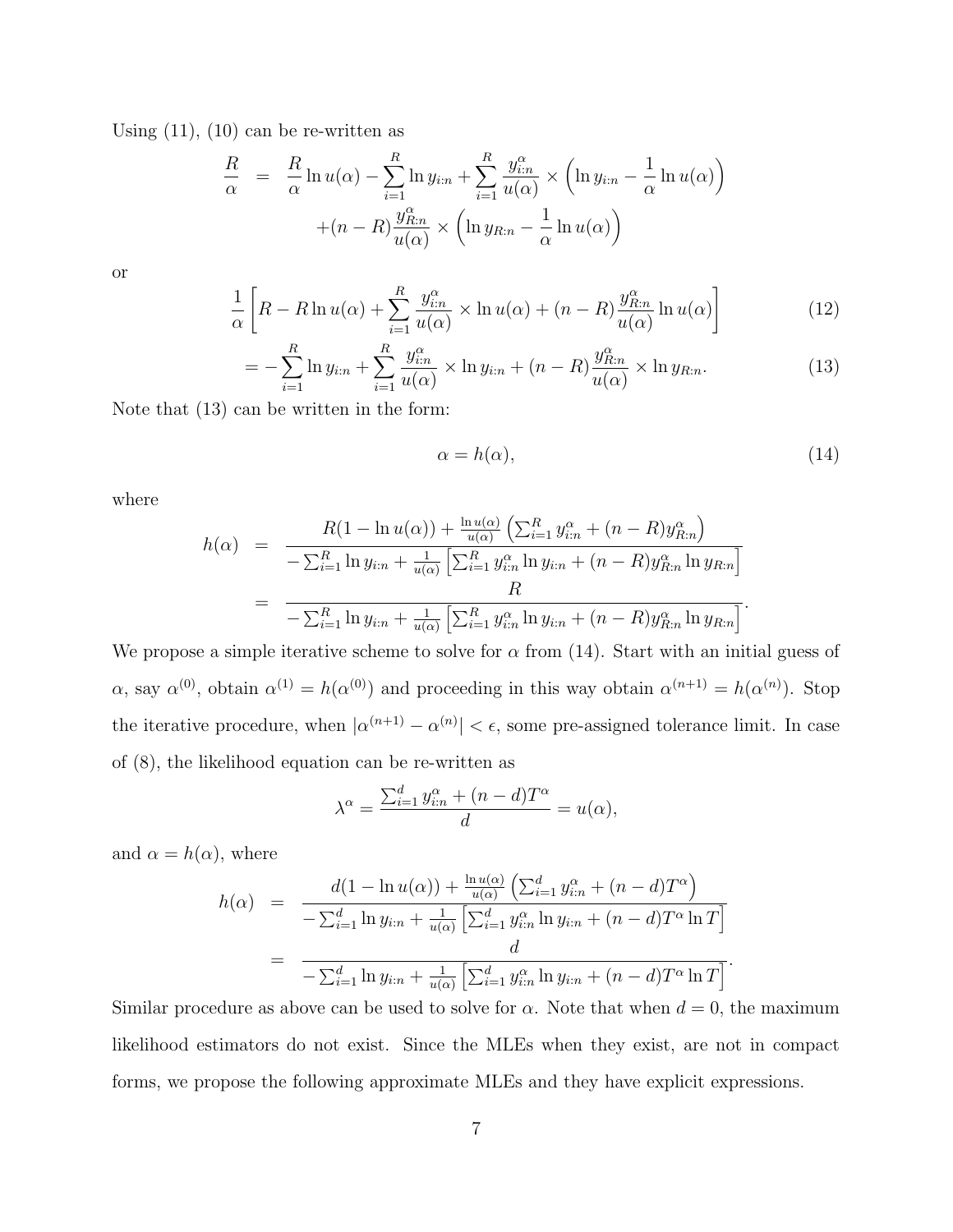### 4 Approximate Maximum Likelihood Estimators

Let us use the following notations;  $x_{i:n} = \ln y_{i:n}$  and  $S = \ln T$ . Therefore, the likelihood equation of the observed data  $x_{i:n}$  for Case I is

$$
l(\mu, \sigma) = \frac{c}{\sigma^R} \prod_{i=1}^R g(z_{i:n}) \left( \bar{G}(z_{R:n}) \right)^{n-R}, \qquad (15)
$$

and for Case II, it is

$$
l(\mu, \sigma) = \frac{c}{\sigma^d} \prod_{i=1}^d g(z_{i:n}) \left( \bar{G}(V) \right)^{n-d}, \qquad (16)
$$

where

$$
g(x) = e^{x - e^x}
$$
,  $\bar{G}(x) = e^{-e^x}$ ,  $z_{i:n} = \frac{x_{i:n} - \mu}{\sigma}$ ,  $V = \frac{S - \mu}{\sigma}$ ,  $\mu = \ln \lambda$ ,  $\sigma = \frac{1}{\alpha}$ .

First consider (15), ignoring the constant, taking the log-likelihood we obtain,

$$
L(\mu, \sigma) = \ln(l(\mu, \sigma)) = -R \ln \sigma + \sum_{i=1}^{R} \ln(g(z_{i:n})) + (n - R) \ln(\bar{G}(z_{R:n})).
$$
 (17)

Taking derivatives with respect to  $\mu$  and  $\sigma$  of  $L(\mu, \sigma)$ , gives,

$$
\frac{\partial L}{\partial \mu} = -\left(\frac{1}{\sigma}\right) \sum_{i=1}^{R} \frac{g'(z_{i:n})}{g(z_{i:n})} + (n - R) \times \left(\frac{1}{\sigma}\right) \times \frac{g(z_{R:n})}{\overline{G}(z_{R:n})} = 0,
$$
\n(18)

$$
\frac{\partial L}{\partial \sigma} = -\frac{R}{\sigma} - \sum_{i=1}^{R} \frac{g'(z_{i:n})}{g(z_{i:n})} \times \frac{z_{i:n}}{\sigma} + (n - R) \frac{g(z_{R:n})}{\overline{G}(z_{R:n})} \times \frac{z_{R:n}}{\sigma} = 0.
$$
 (19)

Note that (18) and (19) can be written equivalently

$$
-\sum_{i=1}^{R} \frac{g'(z_{i:n})}{g(z_{i:n})} + (n - R) \frac{g(z_{R:n})}{\bar{G}(z_{R:n})} = 0,
$$
\n(20)

$$
-R - \sum_{i=1}^{R} \frac{g'(z_{i:n})}{g(z_{i:n})} \times z_{i:n} + (n - R) \times \frac{g(z_{R:n}) z_{R:n}}{\bar{G}(z_{R:n})} = 0.
$$
 (21)

Clearly, (20) and (21) do not have explicit solutions. We expand the function  $\frac{g'(z_{i:n})}{g(z_{i:n})}$  $\frac{g(z_{i:n})}{g(z_{i:n})}$  and  $\frac{g(z_{R:n})}{G(z_{R:n})}$  in Taylor series around the points  $G^{-1}(p_i) = \ln(-\ln q_i) = \mu_i$  (say) and  $G^{-1}(p_R) =$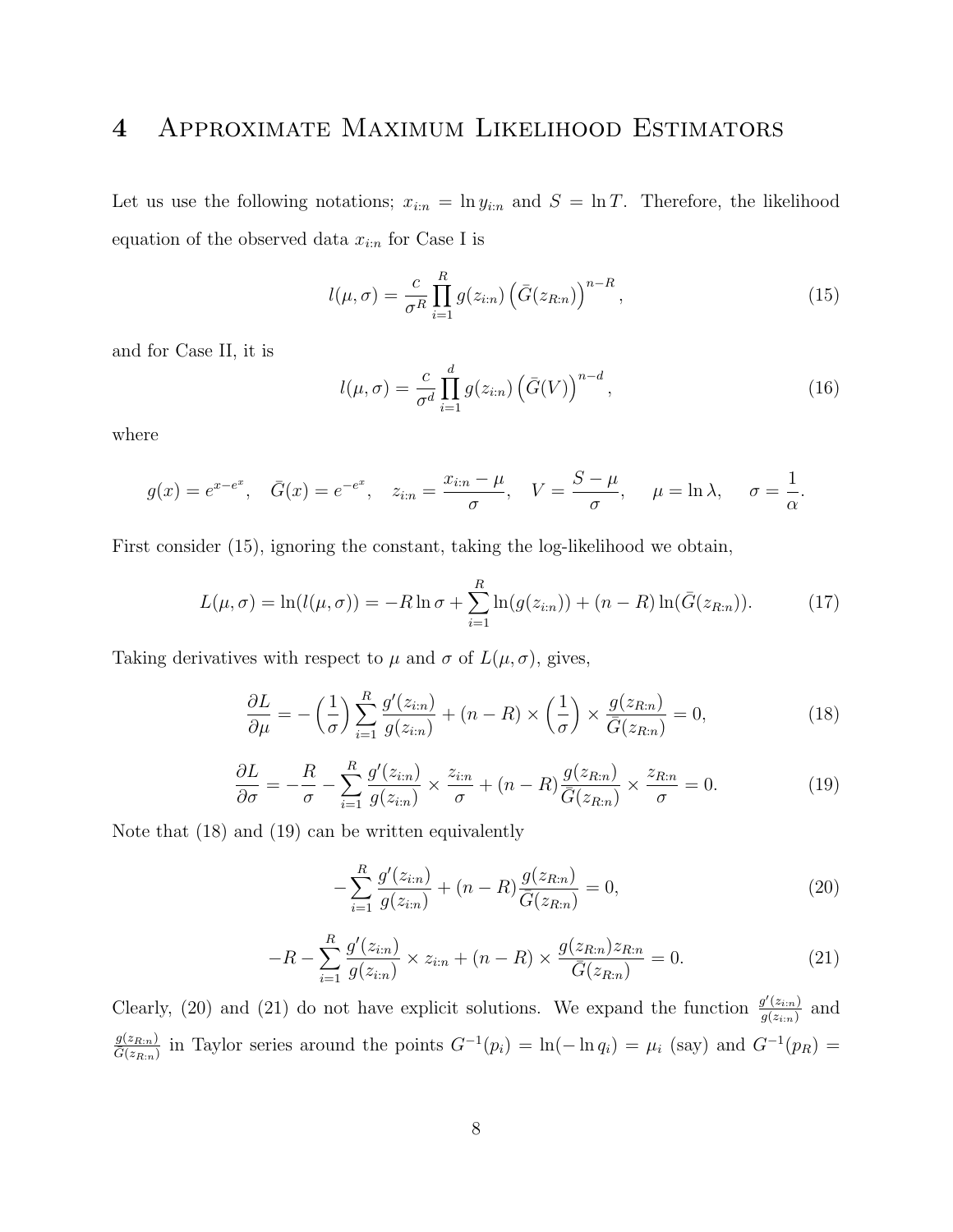$\ln(-\ln q_R) = \mu_R$  respectively, where  $p_i = \frac{i}{n+1}$ ,  $q_i = 1 - p_i$  for  $i = 1, ..., R$ ., similarly as Balasooriya and Balakrishnan [3], see for reasoning Arnold et al. [1]. Note that

$$
\frac{g'(z_{i:n})}{g(z_{i:n})} \approx \alpha_i - \beta_i z_{i:n},\tag{22}
$$

$$
\frac{g(z_{R:n})}{\bar{G}(z_{R:n})} \approx 1 - \alpha_R + \beta_R z_{R:n},\tag{23}
$$

where for  $i = 1, \ldots, R$ 

$$
\alpha_i = \frac{g'(\mu_i)}{g(\mu_i)} - \mu_i \left[ \frac{g''(\mu_i)}{g(\mu_i)} - \left( \frac{g'(\mu_i)}{g(\mu_i)} \right)^2 \right]
$$
  
= 1 + \ln q\_i (1 - \ln(-\ln q\_i)), (24)

$$
\beta_i = \left[ \left( \frac{g'(\mu_i)}{g(\mu_i)} \right)^2 - \frac{g''(\mu_i)}{g(\mu_i)} \right] = -\ln q_i.
$$
\n(25)

Using the approximation  $(22)$  and  $(23)$  in  $(20)$  and  $(21)$ , we obtain

$$
-\sum_{i=1}^{R} (\alpha_i - \beta_i z_{i:n}) + (n - R)(1 - \alpha_R + \beta_R z_{R:n}) = 0,
$$
\n(26)

$$
-R - \sum_{i=1}^{R} (\alpha_i - \beta_i z_{i:n}) z_{i:n} + (n - R)(1 - \alpha_R + \beta_R z_{R:n}) z_{R:n} = 0.
$$
 (27)

From (26) we obtain solution of  $\hat{\mu}_I$  as

$$
\hat{\mu}_I = A_I - B_I \hat{\sigma}_I,\tag{28}
$$

where

$$
A_{I} = \frac{\sum_{i=1}^{R} \beta_{i} x_{i:n} + \beta_{R} (n - R) x_{R:n}}{\sum_{i=1}^{R} \beta_{i} + \beta_{R} (n - R)},
$$
\n(29)

$$
B_{I} = \frac{\sum_{i=1}^{R} \alpha_{i} - (n - R)(1 - \alpha_{R})}{\sum_{i=1}^{R} \beta_{i} + \beta_{R}(n - R)}.
$$
\n(30)

From (27), we obtain  $\hat{\sigma}_I$  as a solution of the quadratic equation

$$
C_I \sigma^2 + D_I \sigma - E_I = 0,\t\t(31)
$$

where

$$
C_I = R + B_I \sum_{i=1}^{R} \alpha_I - B_I(n - R)(1 - \alpha_R) - B_I^2 \sum_{i=1}^{R} \beta_i - B_I^2(n - R)\beta_R = R
$$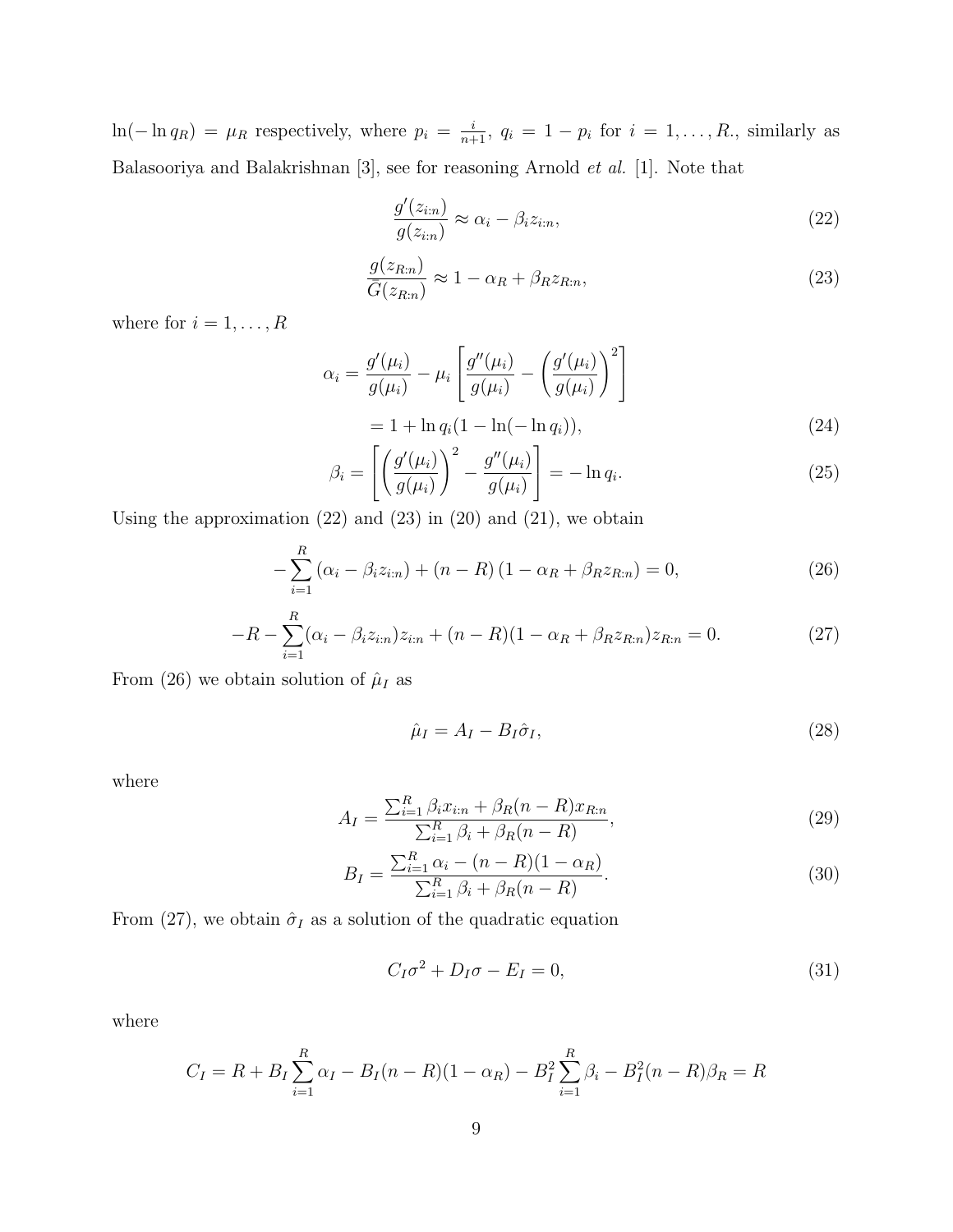$$
D_{I} = \sum_{i=1}^{R} \alpha_{i} (x_{i:n} - A_{I}) - (n - R)(1 - \alpha_{R})(x_{R:n} - A_{I}) - 2B_{I} \sum_{i=1}^{R} \beta_{i} (x_{i:n} - A_{I}) - 2(n - R)\beta_{R}B_{I}(x_{R:n} - A_{I})
$$

$$
E_{I} = \sum_{i=1}^{R} \beta_{i} (x_{i:n} - A_{I})^{2} + (n - R)\beta_{R}(x_{R:n} - A_{I})^{2} > 0.
$$

Therefore,

$$
\hat{\sigma}_I = \frac{-D_I + \sqrt{D_I^2 + 4RE_I}}{2R}
$$

is the only positive root.

Similarly for case II, the estimate of  $\mu$  and  $\sigma$  can be obtained by solving

$$
-\sum_{i=1}^{d} \frac{g'(z_{i:n})}{g(z_{i:n})} + (n-d)\frac{g(V)}{\bar{G}(V)} = 0,
$$
\n(32)

$$
-d - \sum_{i=1}^{d} \frac{g'(z_{i:n})}{g(z_{i:n})} \times z_{i:n} + (n - d) \times \frac{g(V)V}{\bar{G}(V)} = 0.
$$
 (33)

In this case, we expand  $\frac{g'(z_{i:n})}{g(z_{i:n})}$  $\frac{g'(z_{i:n})}{g(z_{i:n})}$  and  $\frac{g(V)}{G(V)}$  in Taylor series around the points  $\mu_i$  and  $G^{-1}\left(\frac{p_d+p_{d+1}}{2}\right)$  $\left(\frac{p_{d+1}}{2}\right)=$  $\ln \left( -\ln \left( 1 - \frac{p_d+p_{d+1}}{2} \right) \right)$  $\left(\frac{p_{d+1}}{2}\right)$  respectively. Let us denote  $p_{d^*} = \frac{p_d + p_{d+1}}{2}$  $\frac{p_{d+1}}{2}$ ,  $q_{d^*} = 1-p_{d^*}$  and  $\ln(-\ln q_{d^*}) =$  $\mu_{d^*}, \beta_{d^*} = -\ln q_{d^*}$  and  $\alpha_{d^*} = 1 + \ln q_{d^*} \times (1 - \ln(-\ln q_{d^*})).$ 

Therefore, in this case following the same steps as before, we obtain the solutions of  $\hat\mu_{II}$ and  $\hat{\sigma}_{II}$  as

$$
\hat{\mu}_{II} = A_{II} - B_{II}\hat{\sigma}_{II},\tag{34}
$$

,

where

$$
A_{II} = \frac{\sum_{i=1}^{d} \beta_i x_{i:n} + \beta_{d^*} (n - d)S}{\sum_{i=1}^{d} \beta_i + \beta_{d^*} (n - d)},
$$
  

$$
B_{II} = \frac{\sum_{i=1}^{d} \alpha_i - (n - d)(1 - \alpha_{d^*})}{\sum_{i=1}^{d} \beta_i + \beta_{d^*} (n - d)}
$$

and

$$
\hat{\sigma}_{II} = \frac{-D_{II} + \sqrt{D_{II}^2 + 4dE_{II}}}{2d}
$$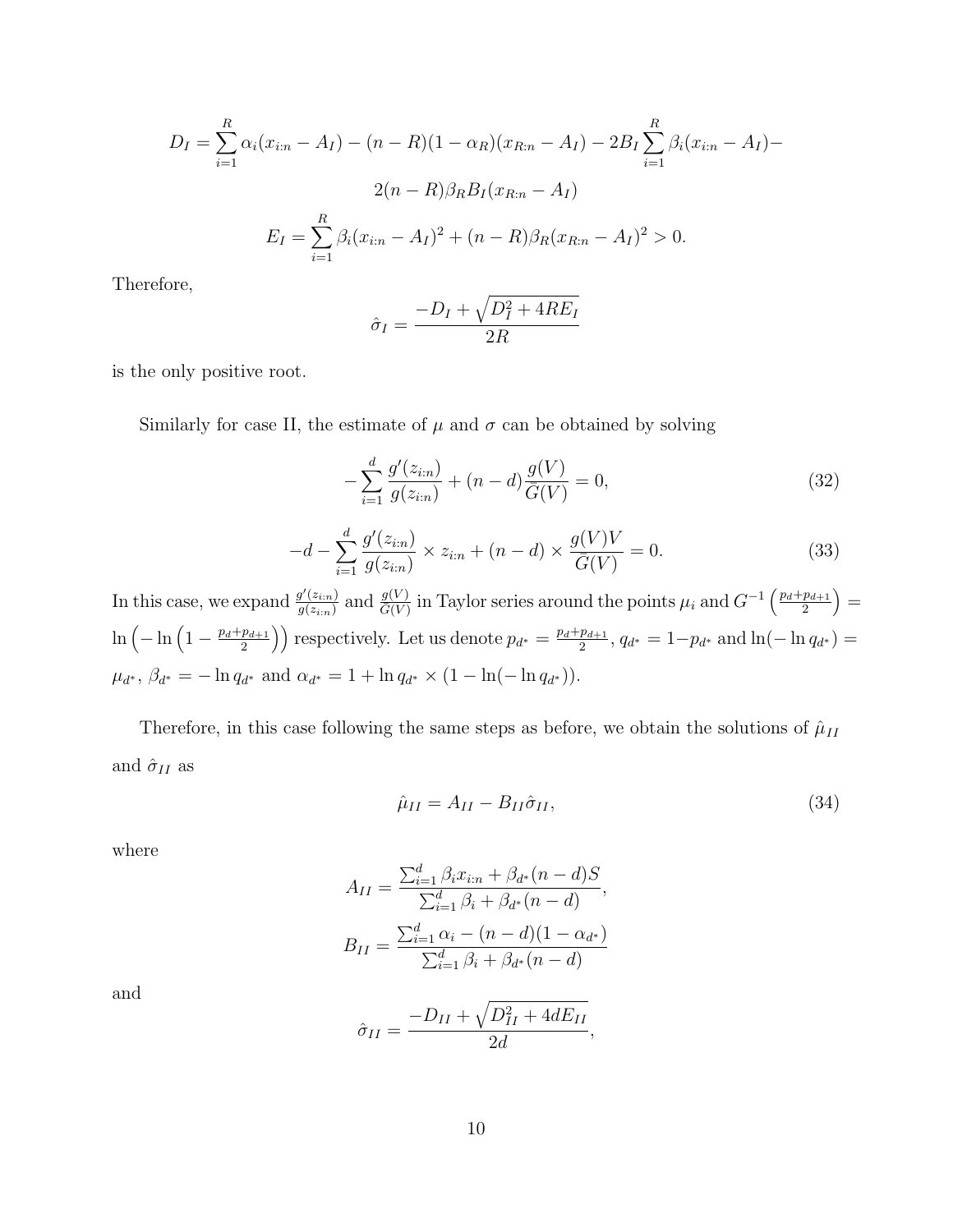where

$$
D_{II} = \sum_{i=1}^{d} \alpha_i (x_{i:n} - A_{II}) - (n - d)(1 - \alpha_{d^*})(S - A_{II}) - 2B_{II} \sum_{i=1}^{d} \beta_i (x_{i:n} - A_{II}) - 2(n - d)\beta_R B_{II}(S - A_{II}),
$$
  

$$
E_{II} = \sum_{i=1}^{d} \beta_i (x_{i:n} - A_{II})^2 + (n - d)\beta_{d^*}(S - A_{II})^2 > 0.
$$

### 5 Bayes Estimators and Credible Intervals

In this section we consider the Bayes estimations of the unknown parameters and also constructions of the credible intervals. We re-parametrize the model as follows  $\theta = \frac{1}{\sqrt{2}}$  $\frac{1}{\lambda^{\alpha}}$ . Based on the new parametrization, we consider the Bayes estimates of  $\alpha$  and  $\theta$ .

#### 5.1 PRIOR AND POSTERIOR DISTRIBUTIONS

Following the approach of Berger and Sun [4] it is assumed that  $\theta$  has a gamma prior,  $Gamma(a, b)$ , for  $a, b > 0$ , *i.e.* 

$$
\pi_1(\theta) \propto \theta^{a-1} e^{-b\theta}; \qquad \theta > 0. \tag{35}
$$

No specific form of priors  $\pi_2(\alpha)$  on  $\alpha$  is assumed here. It is only assumed that the support of  $\pi_2(\alpha)$  is  $(0,\infty)$  and it is independent of  $\theta$ . Based on the above prior assumptions, the joint density functions of the *data*,  $\alpha$  and  $\theta$  for the two different cases become;

Case 1:

$$
l(data, \alpha, \theta) \propto \alpha^R \theta^{a+R-1} \prod_{i=1}^R y_{i:n}^{\alpha-1} e^{-\theta \left[\sum_{i=1}^R y_{i:n}^{\alpha} + (n-R)y_{R:n}^{\alpha} + b\right]} \pi_2(\alpha).
$$
 (36)

Case 2:

$$
l(data, \alpha, \theta) \propto \alpha^d \theta^{a+d-1} \prod_{i=1}^d y_{i:n}^{\alpha-1} e^{-\theta \left[ \sum_{i=1}^d y_{i:n}^{\alpha} + (n-d)T^{\alpha} + b \right]} \pi_2(\alpha); \quad \text{if } d > 0 \tag{37}
$$

$$
l(data, \alpha, \theta) \propto \theta^{a-1} e^{-\theta(nT^{\alpha} + b)} \pi_2(\alpha); \quad \text{if } d = 0.
$$
 (38)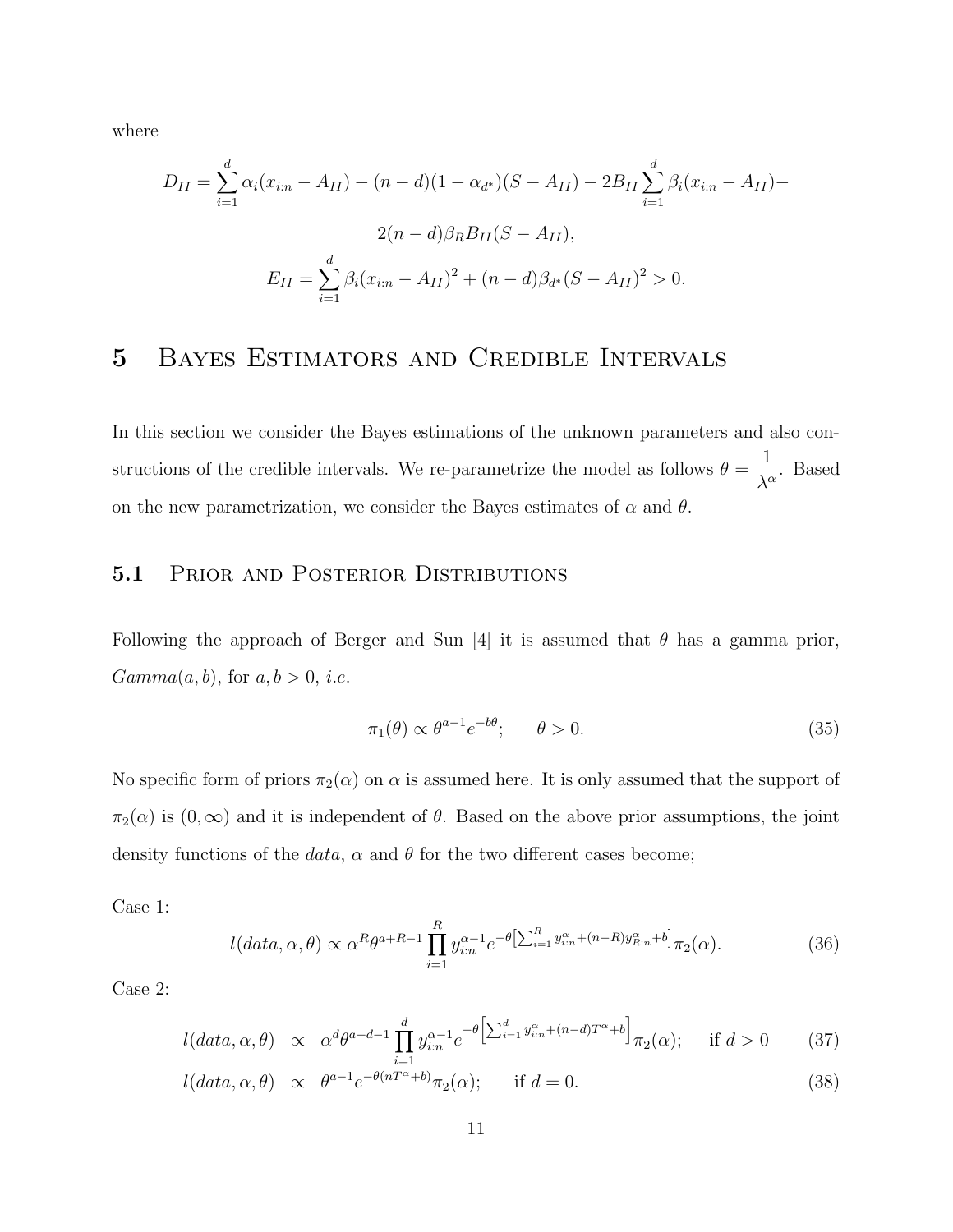Based on  $l(data, \alpha, \theta)$ , we obtain the joint posterior density function of  $\alpha$  and  $\theta$  given the data as

$$
l(\alpha, \theta|data) = \frac{l(data, \alpha, \theta)}{\int_0^\infty \int_0^\infty l(data, \alpha, \theta) d\alpha d\theta}.
$$
\n(39)

Since (39) can not be computed analytically, we adopt the Gibbs sampling procedures to compute Bayes estimates of  $\alpha$  and  $\lambda$ . To perform the Gibbs sampling procedure, we further assume that  $\pi_2(\alpha)$  is log-concave. It may be mentioned that the well known distributions like Weibull and gamma have log-concave density functions if the corresponding shape parameters are greater than or equal to one, whereas normal and log-normal have always log-concave density functions.

Now we consider the posterior density functions of  $\alpha$  and  $\theta$ . We need the following results;

THEOREM 1: The conditional density function of  $\theta$  given  $\alpha$  and data for Case 1 is

$$
\pi_1(\theta|\alpha, data) = Gamma(a + R, \sum_{i=1}^R y_{i:n}^{\alpha} + (n - R)y_{R:n}^{\alpha} + b).
$$

For Case 2;

$$
\pi_1(\theta|\alpha, data) = Gamma(a+d, \sum_{i=1}^d y_{i:n}^{\alpha} + (n-d)T^{\alpha} + b)
$$

if  $d > 0$  and for  $d = 0$ ,

$$
\pi_1(\theta|\alpha, data) = Gamma(a, nT^{\alpha} + b).
$$

PROOF: It simply follows from the joint density function.

THEOREM 2: The conditional density function of  $\alpha$  given the *data* is log-concave.

PROOF: See in the appendix A.

Comments: It easily follows from the proof of theorem 2 that if the prior distribution of  $\alpha$ is gamma (the shape parameter can be less than one or can be zero also) then the posterior density function of  $\alpha$  is log-concave if  $R \geq 1$ .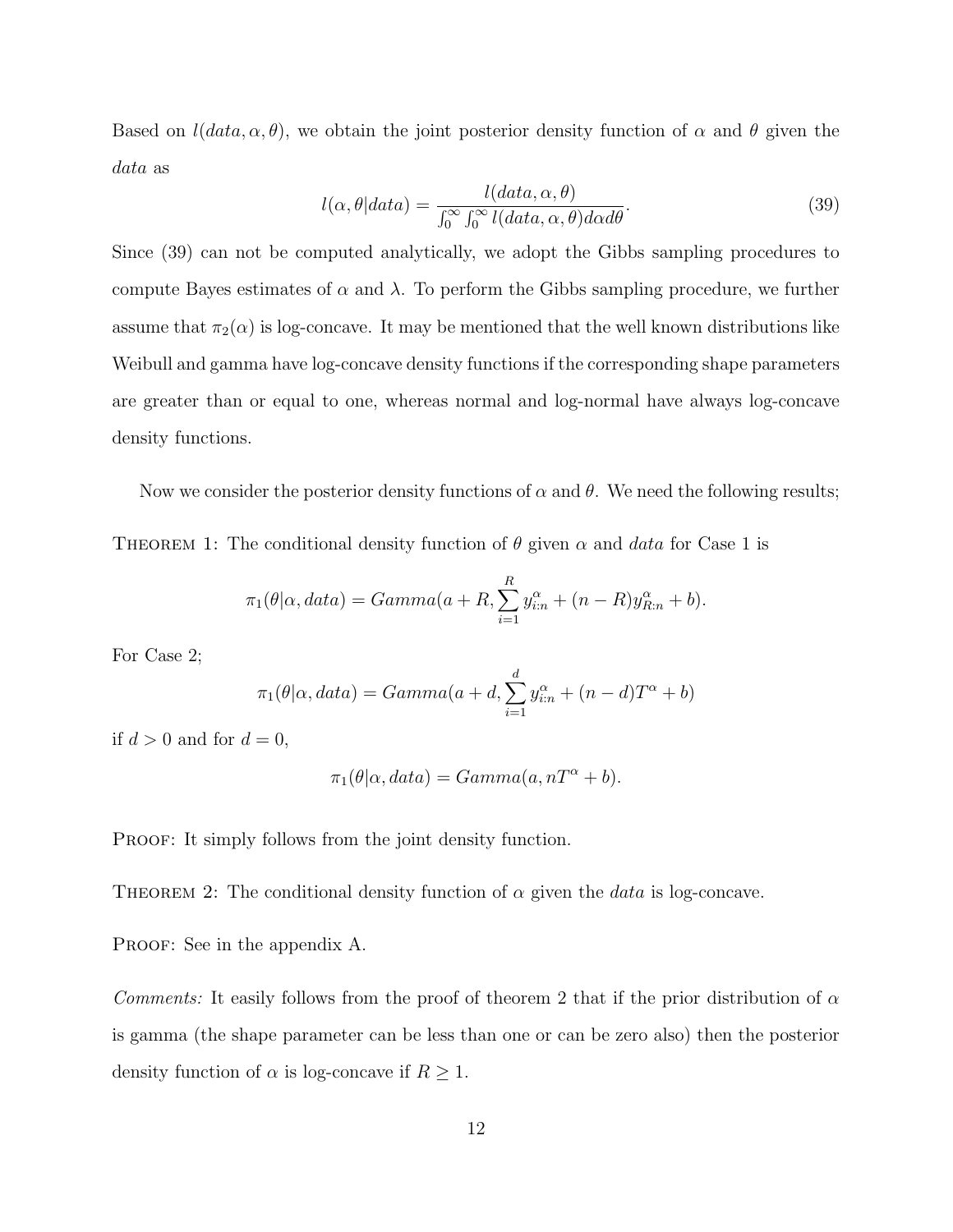We use the method proposed by Devroye [8] to generate sample from a log-concave density function for Gibbs sampling purposes. The details are provided below.

#### 5.2 Bayes Estimate and Credible Interval

We use the idea of Geman and Geman [14] to generate samples from the conditional posterior density function. We adopt the following scheme:

- Step 1: Generate  $\alpha_1$ , from the log-concave density  $l(.\vert data)$ , as given in (43), (45) or (46) depending on the situation.
- Step 2: Generate  $\theta_1$  from  $\pi_1(.|\alpha, data)$  as provided in Theorem 1.
- Step 3: Repeat Steps 1 and 2, M times and obtain  $\alpha_i, \theta_i$  for  $i = 1, ..., M$ .

Now the approximate posterior means and posterior variances of  $\alpha$  and  $\theta$  can be easily obtained. Based on the generated M  $\alpha$  and  $\theta$  values and using the method proposed by Chen and Shao [6] the approximate highest posterior density (HPD) credible intervals of  $\alpha$ and  $\theta$  can be easily constructed.

### 6 Numerical Experiments

In this section we present some simulation results to compare the performances of the different methods proposed in the previous sections. We mainly compare the performances of the MLEs, AMLEs and Bayes estimators of the unknown parameters, in terms of their biases and mean squared errors (MSEs) for different censoring schemes. We also compare the average lengths of the asymptotic confidence intervals and credible intervals and their coverage percentages.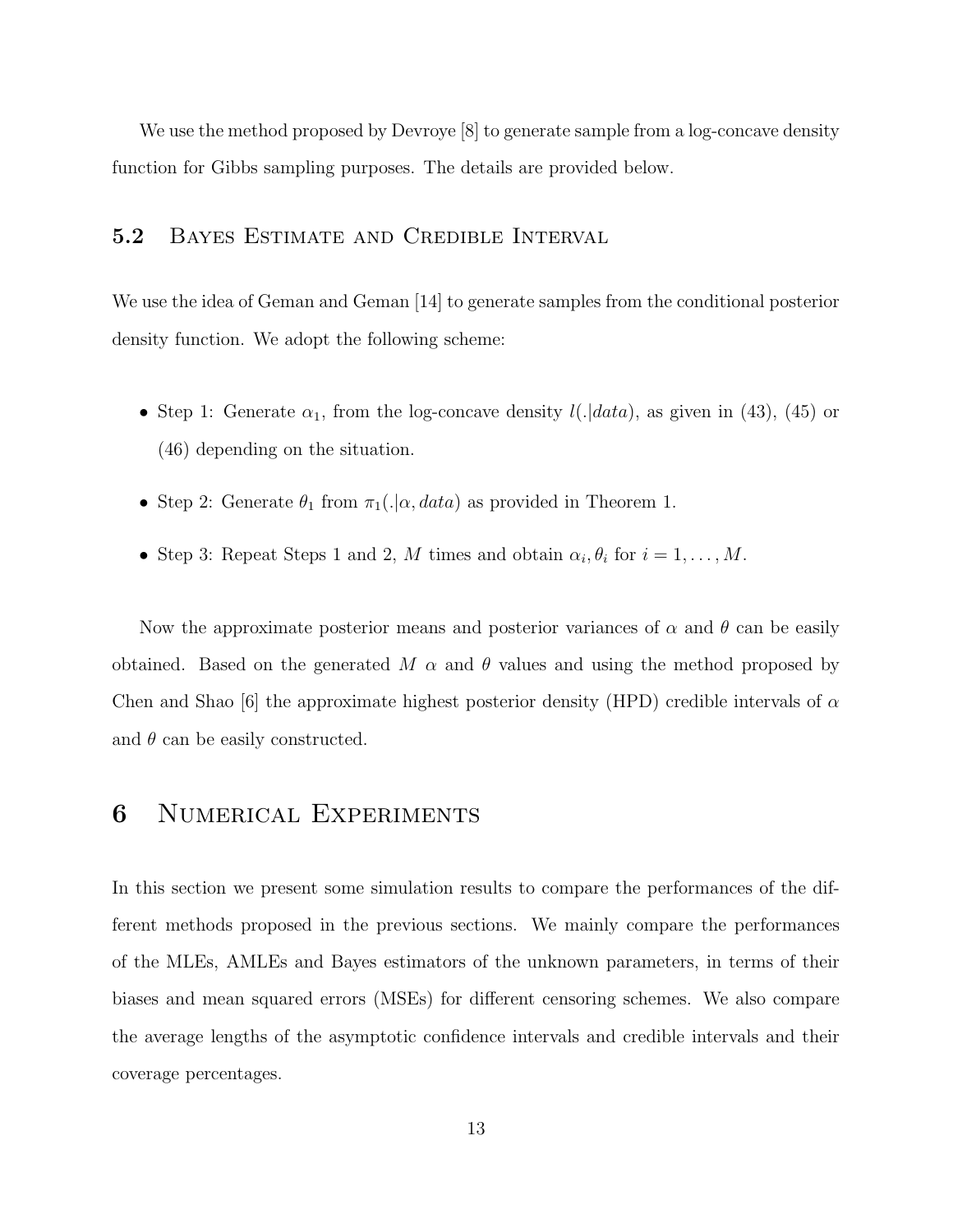All the computations are performed at IIT Kanpur in Pentium IV processor using FORTRAN-77 program. In all cases we use the random deviate generator RAN2 proposed in Press *et al.* [21]. Since  $\lambda$  is the scale parameter, we have taken in all cases  $\lambda = 1$  with out loss of generality. For simulation purposes, we present the results when  $T$  is of the form  $T^{\frac{1}{\alpha}}$ . The reason to choose T in that form is the following; if  $\hat{\alpha}$  represents the MLE or AMLE of  $\alpha$ , then the distribution of  $\frac{\hat{\alpha}}{\alpha}$  becomes independent of  $\alpha$  in that case for  $\lambda = 1$ . For that purpose we report the result only for  $\alpha = 1$  without loss of generality. But these results can be used for any other  $\alpha$  also and it will be explained later in details.

We have considered different  $N$ ,  $R$  and  $T$  values. In each case we compute the MLEs, AMLEs and also the Bayes estimates of the unknown parameters. For computing the Bayes estimators, it is assumed that  $\alpha$  and  $\theta$  have  $Gamma(a, b)$  and  $Gamma(\gamma, \delta)$  priors respectively. Moreover we use the non-informative priors of both  $\alpha$  and  $\theta$ , by considering  $a = b = \gamma = \delta = 0$ . The Bayes estimators are computed under the squared error loss function and with respect to the above non-proper priors.

We compute the 95% asymptotic confidence intervals based on MLEs and replacing the MLEs by AMLEs. For comparison purposes, we also compute the 95% HPD credible intervals from the Gibbs samples. We replicate the process 1000 times and report the average estimates, the MSEs, the average confidence/ credible lengths and coverage percentages. The results are reported in the following Tables  $1 - 4$ <sup>1</sup>.

From the Tables 1 - 4 the following general observations can be made. For all the methods, (i) for fixed N and R when T increases from 1 to 2, the MSEs decrease, (ii) for fixed R and T as N increases from 30 to 40 the MSEs decrease, (iii) for fixed N and T as R increases the

<sup>&</sup>lt;sup>1</sup>Correspond to each method, the first figure represents the average estimates of  $\alpha$  and the corresponding MSEs are reported within brackets. The second figure represents the average confidence/ credible length and the corresponding coverage percentages are reported within bracket. Similarly, the second line represents the results corresponding to  $\lambda$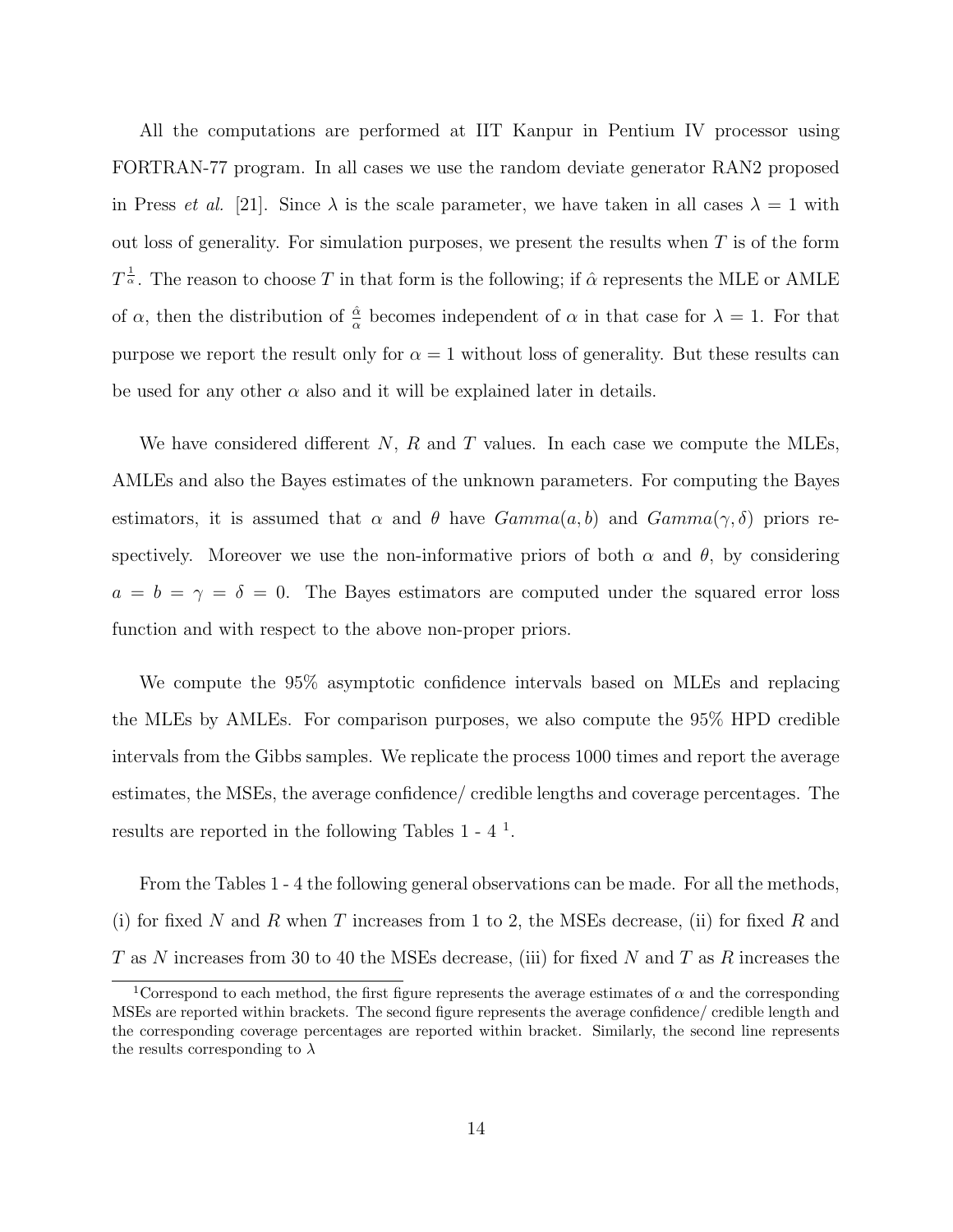Table 1: The average biases, the mean squared errors, average confidence/ credible lengths and coverage percentages for  $N = 30$  &  $T = 1.0$ 

|              | $R=20$                          | $R=25$                          | $R=30$                                 |
|--------------|---------------------------------|---------------------------------|----------------------------------------|
|              |                                 |                                 |                                        |
| MLE          | $1.078$ $(0.068)$ , $0.794(93)$ | 1.057(0.059), 0.687(91)         | $\overline{1.057}$ (0.059), 0.616 (88) |
|              | $1.024$ (0.067), 0.875(92)      | $1.031$ $(0.063)$ , $0.758(90)$ | 1.032(0.062), 0.663(87)                |
| AMLE         | 1.704 (0.066), 0.790(93)        | 1.050(0.057), 0.684(91)         | $1.050$ $(0.057)$ , $0.610$ $(88)$     |
|              | 1.000(0.075), 0.833(90)         | 1.017(0.065), 0.739(89)         | 1.017(0.065), 0.645(85)                |
| <b>BAYES</b> | 1.074(0.075), 0.932(96)         | 1.021(0.054), 0.861(95)         | 1.028(0.051), 0.900(98)                |
|              | 1.019(0.094), 0.927(91)         | 1.032(0.079), 0.929(92)         | 1.025(0.062), 0.923(96)                |
|              |                                 |                                 |                                        |

MSEs decrease. The performances of the MLEs and AMLEs are very similar in all aspects. The MSEs of the Bayes estimators are marginally larger than the MLEs or AMLEs for small R but for large R they are the other way. The average credible lengths are larger than the average confidence lengths in all the cases considered, but the coverage percentages of the credible intervals are usually larger than the confidence intervals in most cases considered. Finally, it should be mentioned that Bayes estimates are most computationally expensive followed by MLEs and AMLEs.

Now, we explain how we can use the results in Tables 1 - 4 for any other  $\alpha$  values also. For example when  $\alpha = 2$ , then for  $N = 30$ ,  $R = 20$  and  $T = 1$  (Table 1), the average MLEs of  $\alpha$  will be  $2 \times 1.078$ , the MSE will be  $4 \times 0.068$ , the average 95% confidence length will be  $2 \times 0.794$  and the coverage percentage will be 0.93. Similarly, when  $\alpha = 2$ , then for  $N = 30$ ,  $R = 20$  and  $T = 2^{\frac{1}{2}}$  (Table 3), the average MLEs of  $\alpha$  will be  $2 \times 1.093$ , the MSEs will be  $4 \times 0.064$ , the average 95% average confidence length will be  $2 \times 0.802$  and the coverage percentage will be 0.95.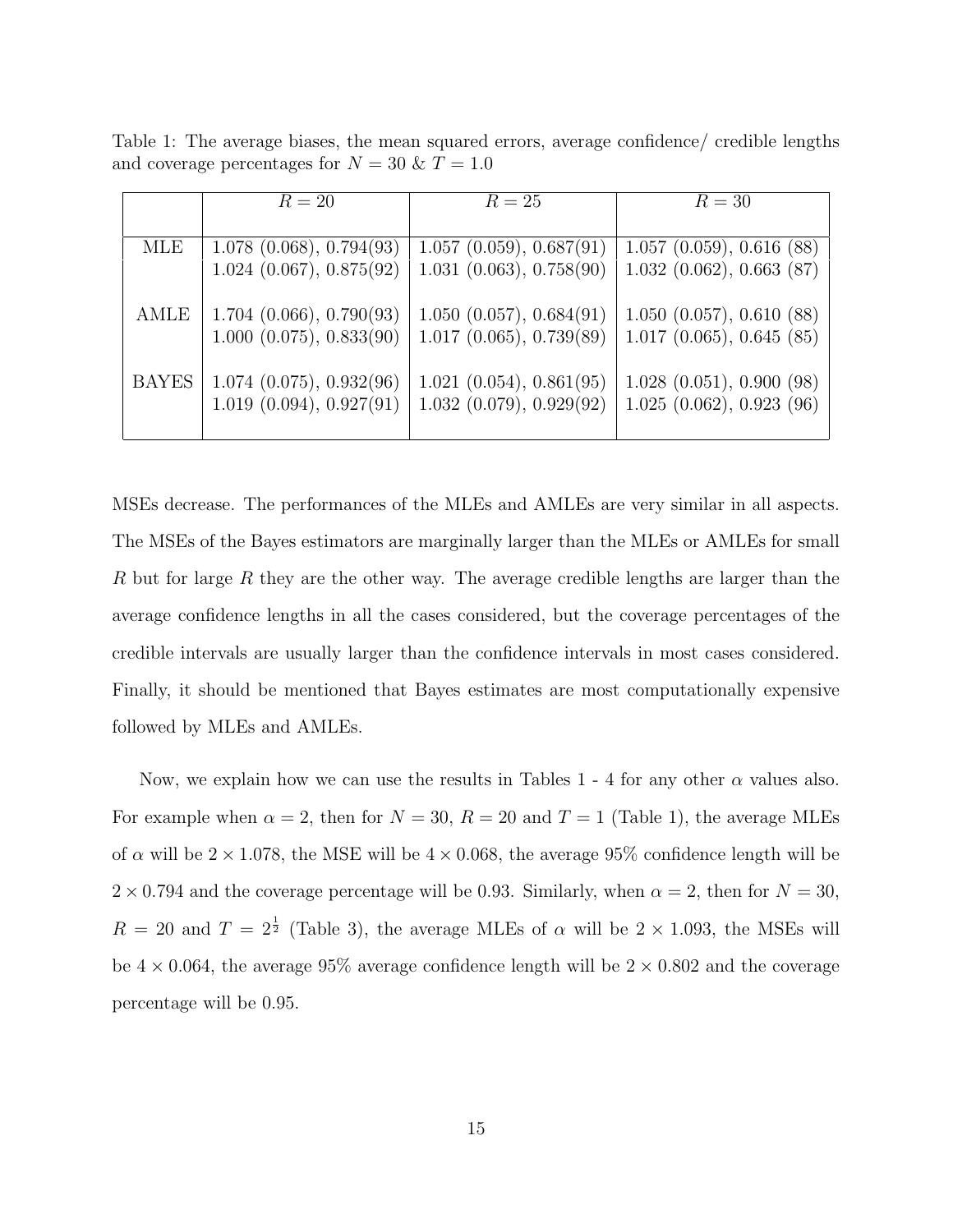Table 2: The average biases, the mean squared errors, average confidence/ credible lengths and coverage percentages for  $N = 40$  and  $T = 1.0$ 

|              | $R=25$                     | $R=30$                                | $R=40$                             |
|--------------|----------------------------|---------------------------------------|------------------------------------|
|              |                            |                                       |                                    |
| <b>MLE</b>   | 1.059(0.048), 0.702(94)    | $\overline{1.039}$ (0.040), 0.625(92) | 1.037(0.040), 0.527(88)            |
|              | $1.021$ (0.053), 0.791(94) | $1.029$ $(0.050)$ , $0.707(93)$       | 1.030(0.049), 0.564(87)            |
| AMLE         | 1.052(0.047), 0.699(94)    | 1.033(0.040), 0.622(92)               | $1.032$ $(0.039)$ , $0.527$ $(89)$ |
|              | 1.000(0.060), 0.755(90)    | 1.020(0.052), 0.693(91)               | $1.021$ $(0.051)$ , $0.556$ $(86)$ |
| <b>BAYES</b> | 1.047(0.051), 0.755(93)    | $1.043$ $(0.043)$ , $0.779(97)$       | $1.041$ $(0.035)$ , $0.774$ $(96)$ |
|              | 1.388(0.071), 0.876(92)    | 1.036(0.059), 0.793(91)               | 1.020(0.042), 0.810(93)            |

## 7 Data Analysis

In this section, we present the data analysis of the strength data reported by Badar and Priest [2] for illustrative purposes. The data represent the strength data measured in GPA, for single carbon fibers and impregnated 1000-carbons fiber tows. Single fibers were tested under tension at gauge lengths of 1, 10, 20 and 50 mm. Impregnated tows of 1000 fibers were tested at gauge lengths of 20, 50, 150 and 300 mm. For illustrative purposes, we will be considering the single fibers of 20 mm in gauge length with sample size  $n = 69$ . We subtract 0.75 from the uncensored data and consider the following two sampling schemes.

SCHEME 1:  $R = 50$  and  $T = 2.5$ SCHEME 2:  $R = 25$  and  $T = 1.5$ .

To compute the MLE of  $\alpha$  in all cases in this section, we have used the iterative process described in section 3. We have used the initial estimate of  $\alpha = 1$  and stopped the iterative process when the difference between two consecutive iterates is less than 10<sup>-6</sup>. Based on the uncensored sample the maximum likelihood estimators of  $\alpha$  and  $\theta = \frac{1}{\Delta \alpha}$  $\frac{1}{\lambda^{\alpha}}$  are 3.8436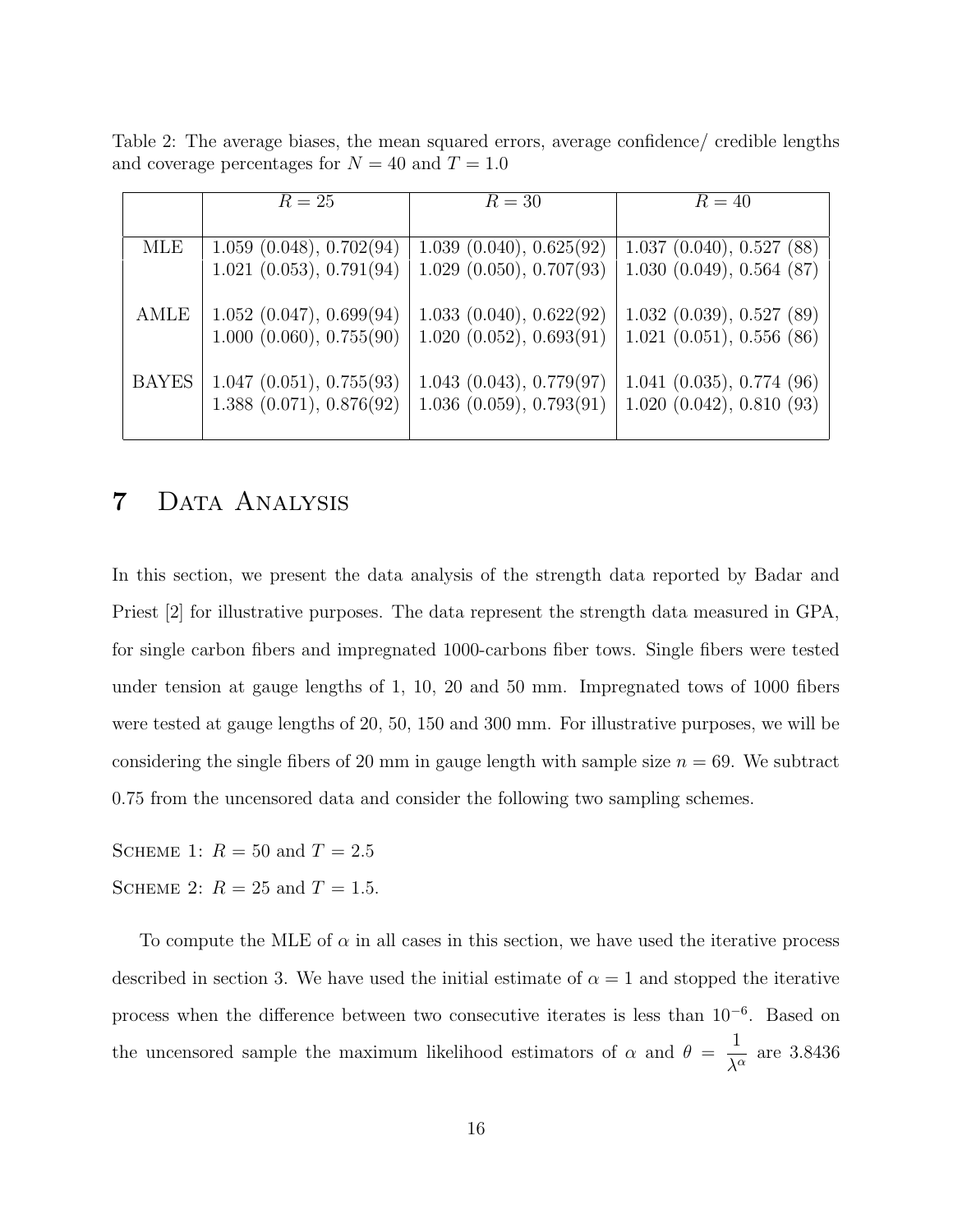Table 3: The average biases, the mean squared errors, average confidence/ credible lengths and coverage percentages for  $N = 30$  and  $T = 2.0$ 

|              | $R=20$                          | $R=25$                          | $R=30$                             |
|--------------|---------------------------------|---------------------------------|------------------------------------|
|              |                                 |                                 |                                    |
| <b>MLE</b>   | 1.093(0.064), 0.802(95)         | $1.062$ $(0.050)$ , $0.676(95)$ | 1.042(0.034), 0.599(93)            |
|              | $1.004$ $(0.052)$ , $0.881(93)$ | 1.009(0.045), 0.785(93)         | $1.014$ $(0.043)$ , $0.715$ $(92)$ |
| AMLE         | 1.084(0.063), 0.801(95)         | 1.054(0.049), 0.676(95)         | 1.036(0.034), 0.596(93)            |
|              | 0.977(0.061), 0.835(89)         | $1.001$ $(0.049)$ , $0.773(91)$ | $1.017$ $(0.046)$ , $0.712$ $(92)$ |
| <b>BAYES</b> | 1.041(0.060), 0.827(93)         | 1.011(0.051), 0.712(96)         | $1.036$ $(0.038)$ , $0.682$ $(95)$ |
|              | $1.017$ $(0.067)$ , $0.918(94)$ | 1.035(0.052), 0.793(97)         | 0.977(0.044), 0.759(95)            |

and 0.0883 respectively. The approximate maximum likelihood estimators of  $\alpha$  and  $\theta$  are 3.8508 and 0.0884. For computing the Bayes estimators, we mainly consider squared error loss functions and gamma priors on both  $\alpha$  and  $\theta$  same as the previous section. Based on the above assumptions we obtain the Bayes estimators of  $\alpha$  and  $\theta$  as 3.8438 and 0.0874 respectively. We plotted the three density functions in Figure 2 and they are almost identical.



Figure 2: Three fitted density functions for complete data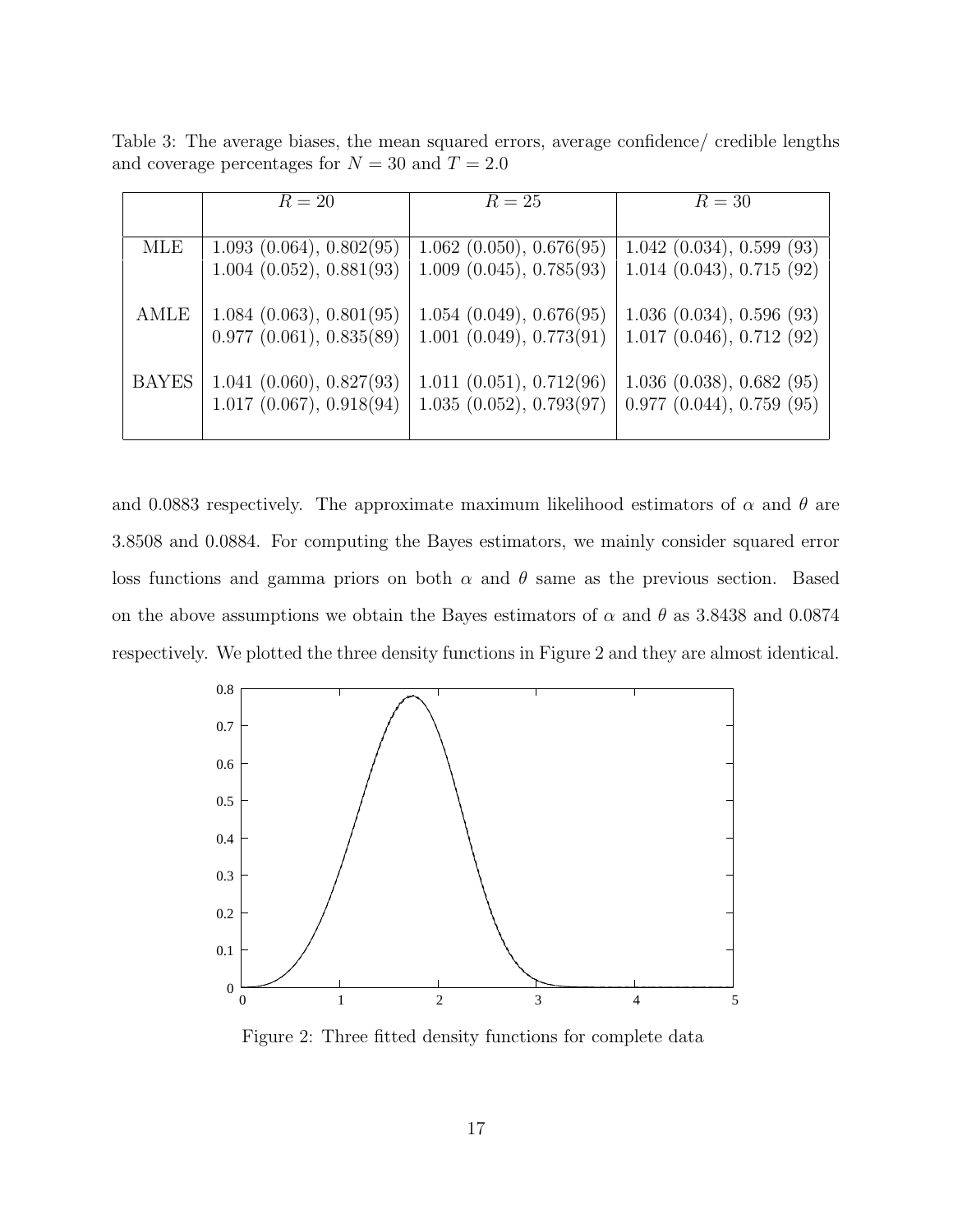Table 4: The average biases, the mean squared errors, average confidence/ credible lengths and coverage percentages for  $N = 40$  and  $T = 2.0$ 

|              | $R=25$                  | $R=30$                          | $R=40$                             |
|--------------|-------------------------|---------------------------------|------------------------------------|
|              |                         |                                 |                                    |
| MLE          | 1.070(0.047), 0.706(95) | 1.056(0.034), 0.631(96)         | 1.029(0.023), 0.517(94)            |
|              | 1.006(0.042), 0.783(94) | 1.005(0.036), 0.712(94)         | $1.014$ $(0.031)$ , $0.617$ $(94)$ |
| AMLE         | 1.064(0.045), 0.703(95) | 1.050(0.034), 0.629(96)         | $1.025$ $(0.023)$ , $0.517$ $(94)$ |
|              | 0.983(0.049), 0.742(90) | 0.995(0.039), 0.697(92)         | $1.013$ $(0.035)$ , $0.620$ $(94)$ |
| <b>BAYES</b> | 1.066(0.047), 0.781(96) | 1.029(0.022), 0.696(97)         | 1.030(0.026), 0.594(96)            |
|              | 1.063(0.061), 0.896(97) | $1.018$ $(0.035)$ , $0.743(95)$ | $1.026$ $(0.028)$ , $0.694$ $(97)$ |
|              |                         |                                 |                                    |

Therefore, all the three methods produce very similar estimates for the unknown parameters for uncensored samples. To check how good is the Weibull fit, we compute the Kolmogorv-Smirnov distance and the corresponding  $p$  value and they are 0.0461 and 0.9985 respectively. Therefore, Weibull provides a very good fit to the uncensored data.

For Scheme 1, it is observed that it is from Case 1 and we obtain the MLEs, AMLEs and Bayes estimates of  $\alpha$  and  $\theta$  as (4.0468,0.0807), (4.0362,0.0813), (4.0848,0.0825) respectively. The 95% confidence intervals of  $\alpha$  and  $\theta$  based on the empirical Fisher information matrix and using the MLEs are (3.0510,5.0426) and (0.0275,0.1338) respectively. Similarly, using the AMLEs the corresponding confidence intervals are (3.0412,5.0311) and (0.0277,0.1349). We also compute the 95% highest posterior density (HPD) credible intervals of  $\alpha$  and  $\theta$  and they are (3.0806,5.2908) and (0.0313,0.1399) respectively. We plotted the three fitted density functions in Figure 3.

For Scheme 2, it is observed that the data come from Case 2 and  $d = 19$ . Based on the sample we obtain the MLEs, AMLEs and Bayes estimates of  $\alpha$  and  $\theta$  as (3.1933,0.0894), (3.1870,0.0898) and (3.2178,0.0918) respectively. The corresponding 95% confidence intervals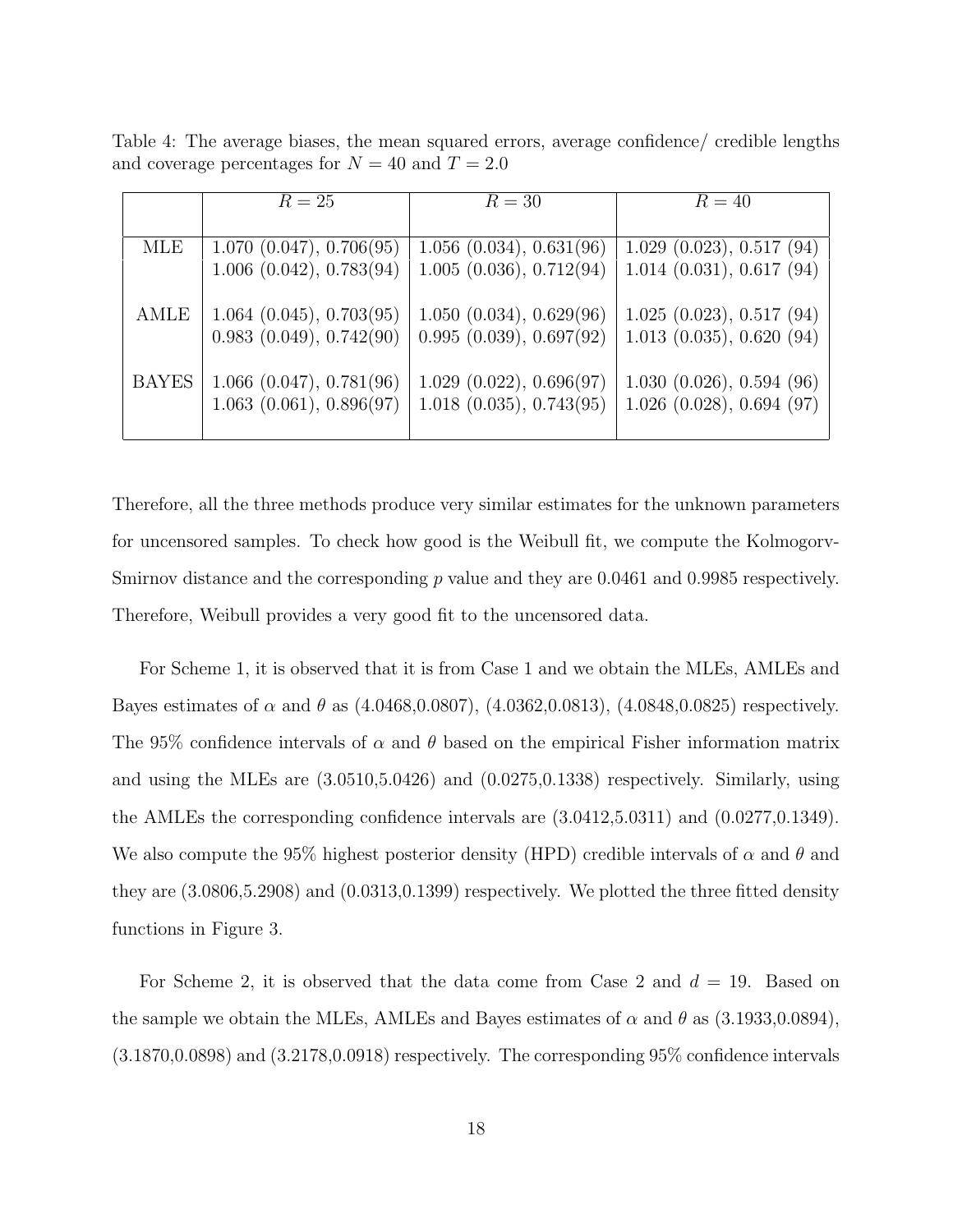

Figure 3: Three fitted density functions for Scheme 1 data

of  $\alpha$  and  $\theta$  based on the MLEs are  $(1.8234, 4.5631)$  and  $(0.0388, 0.1399)$ . Similarly, based on AMLEs the intervals are (1.8187,4.5553) and (0.0389,0.1406). The 95% HPD credible intervals of  $\alpha$  and  $\lambda$  are (1.9173,5.1083) and (0.0378,0.1733) respectively.

From the Figures 2, 3, 4 it is observed that for complete sample, the three fitted density functions are almost identical. For the censored observation although the MLEs and AMLEs produce almost identical fitted density functions but the fitted density function based on Bayes estimators is marginally different than the other two. Comparing the MLEs and AMLEs it is quite clear that for all practical purposes AMLEs can be used to avoid computations/iterative process.

Although for both the schemes, the MLEs, AMLEs and Bayes estimators are almost identical, but the lengths of the confidence intervals are slightly smaller than the corresponding credible intervals. Similar findings were observed in case of exponential distribution also, see Gupta and Kundu [15]. Comparing the two schemes, it is observed that for Scheme 1, all the estimators have smaller standard errors than Scheme 2, as expected.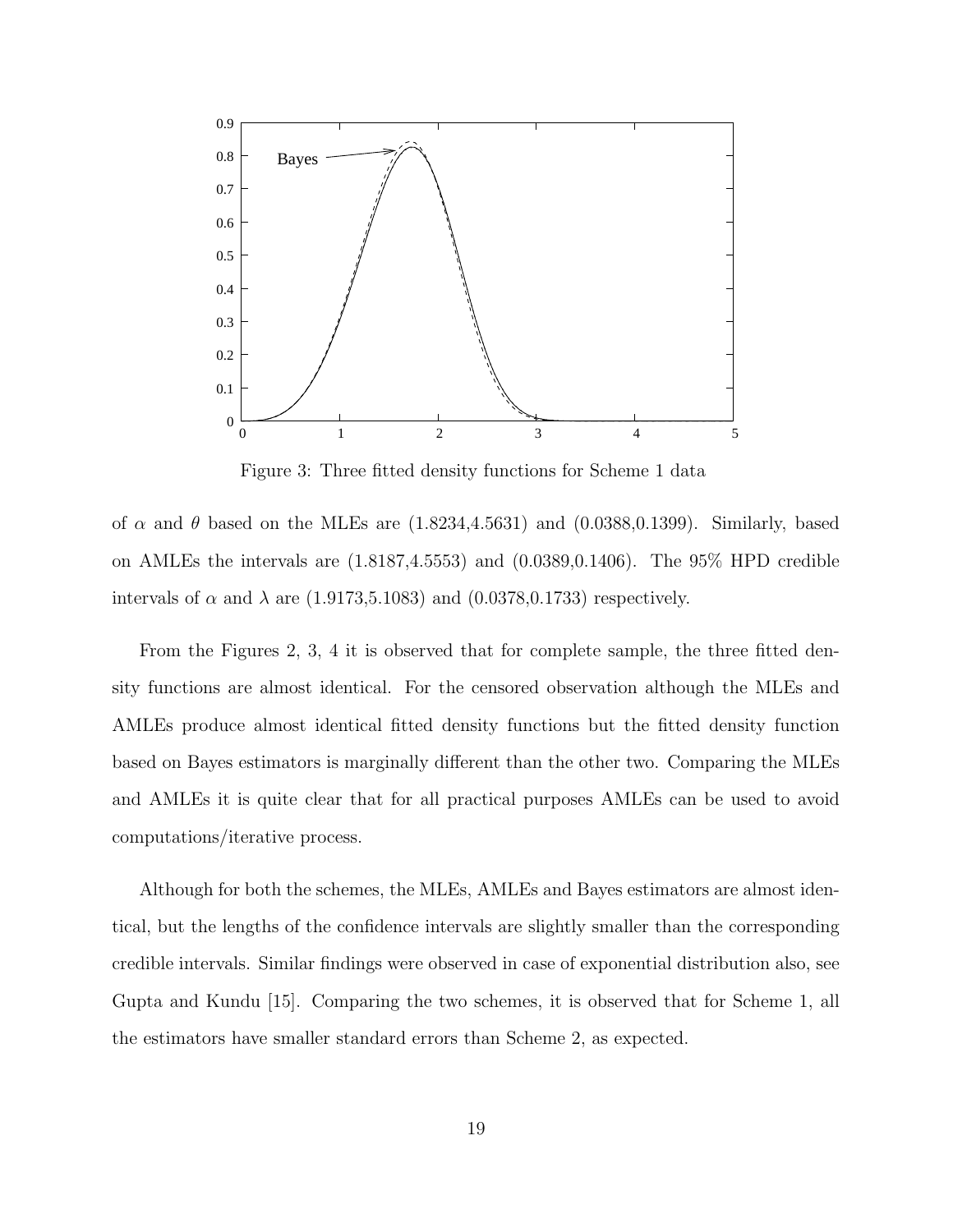

Figure 4: Three fitted density functions for Scheme 2 data

#### 8 Optimum Censoring Scheme

In practice, it is quite important to choose the 'optimum' censoring scheme from a class of possible schemes. Here possible schemes mean, for fixed sample size 'n', different choices of R and T. In this section it is assumed that n is fixed and a particular censoring scheme will be denoted by  $(R, T)$ . Now, to compare two different schemes, say  $(R_1, T_1)$  and  $(R_2, T_2)$ , the scheme  $(R_1, T_1)$  is *better* than  $(R_2, T_2)$ , if  $(R_1, T_1)$  provides more *information* than  $(R_2, T_2)$ about the unknown parameters. In this respect comparing the two Fisher information matrices is a very natural choice. If only one parameter is unknown then it boils down to compare two real numbers. But if both the parameters are unknown, then comparing the two Fisher information matrices is not a trivial task. Some of the existing choices in this case are to compare the traces or the determinants of the two Fisher information matrices. Unfortunately in presence of shape and scale parameters, it is observed (Gupta and Kundu [16]) that the trace or the determinant is not scale invariant. It may happen that for a particular scheme, the determinant or the trace of the Fisher information matrix is more than another scheme, but if we multiply the data by some positive constant then the inequality becomes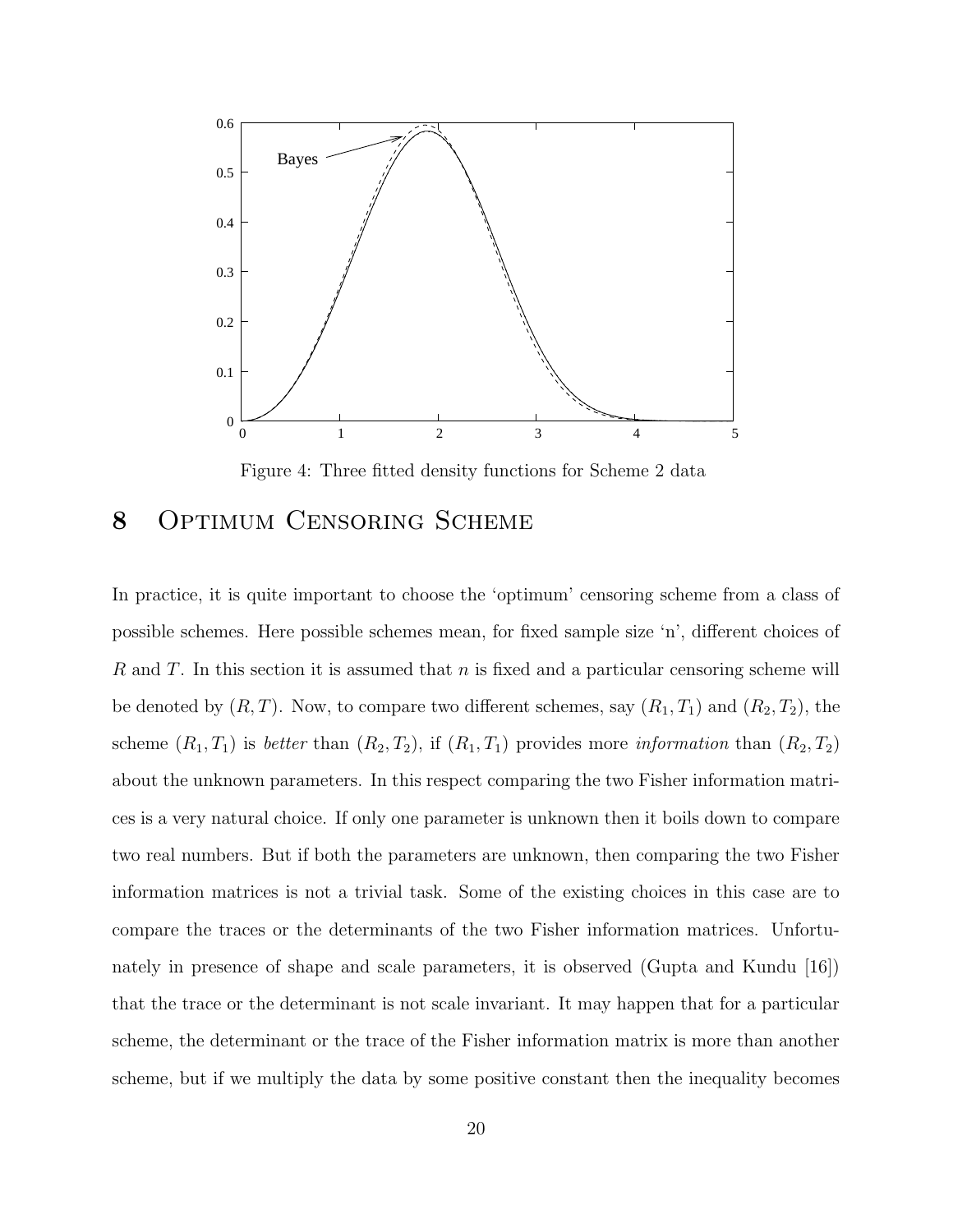reversed, which is not desirable.

An alternative way of comparing the information measures of the two different schemes is to compare the precisions of the  $100p-th$  quantile estimators, see for example Zhang and Meeker [23] and the references cited there. Recently, Gupta and Kundu [16] has proposed the following information measure,  $I(R,T) = \left[\int_0^1$  $\int_0^1 V((R,T)_p) dp \bigg]^{-1}$ , where  $V((R,T)_p)$  denotes the asymptotic variance of the  $100p-th$  quantile obtained using the censoring scheme  $(R, T)$ . Moreover, the information measure  $I(R, T)$  is independent of p. It is observed by Gupta and Kundu [16] that the above information measure can be used quite effectively to discriminate between two families. In this paper, we use this measure to choose the best scheme among different schemes.

Suppose, we want to choose the best schemes, i.e., the scheme which provides maximum  $I(R, T)$ , obviously, one of the solution is  $R = n$  and  $T = \infty$ . Therefore, without restricting the duration of the experiment, the problem is not of much use. One way to bring the time into consideration is to introduce a cost factor on time and *i.e.* to maximize

$$
I(R,T) - C \times Expected duration of the experiment,
$$
\n(40)

with respect to the different schemes  $(R, T)$ . Here the known constant  $C > 0$  denotes the cost per unit time of the experiment. This approach is used under the Bayesian framework for Type-I exponential distribution by Yeh [22] and Lin et al. [19]. In this paper, we do not use the cost factor approach, instead we want to choose that scheme which provides the maximum  $I(R, T)$ , among the schemes with a given maximum expected duration of the experiment. Therefore, for a given expected duration of the experiment, first we choose different schemes which have the same expected duration and among those schemes, we choose that scheme which has the maximum  $I(R, T)$ .

Note that to choose the optimum scheme, the experimenter needs to know about the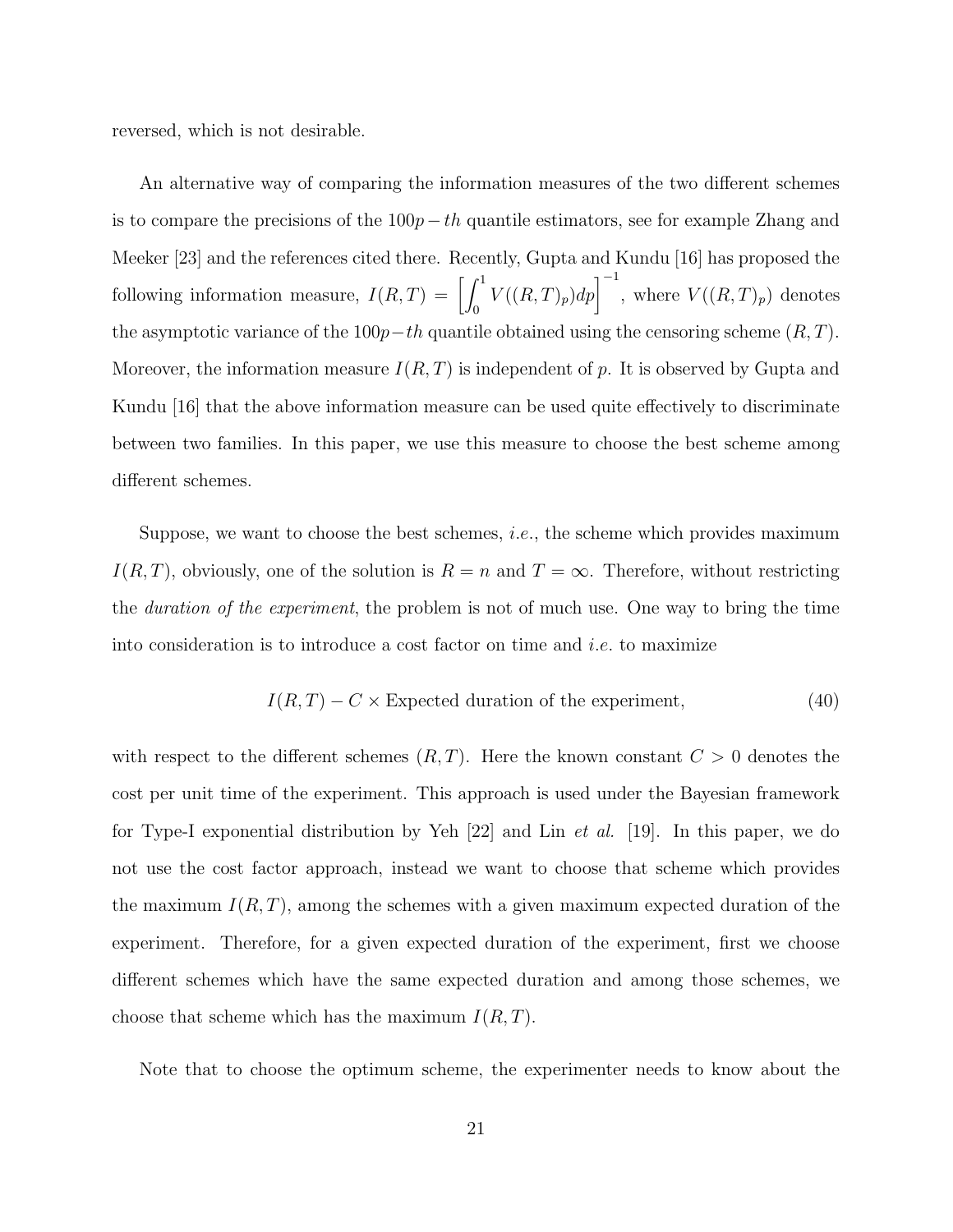unknown parameters. In practice, if it is completely unknown, the experimenter needs to perform some pilot experiments to get some idea about the unknown parameters and accordingly he chooses the optimum scheme. We are going to discuss a simple method to choose the optimum scheme for a given  $\alpha$  and  $\theta$ . Since  $\theta$  is the scale parameter, with out loss of generality, we can assume  $\theta = 1$ , and the method can be easily modified for general  $\theta$ . We take  $\alpha = 2$  and  $n = 20$ . For illustrative purposes we take only three different censoring schemes, namely  $(20, T_1)$ ,  $(18, T_2)$  and  $(15, T_3)$  where  $T_1$ ,  $T_2$  and  $T_3$  are such that all the censoring schemes have the same expected duration of the experiment. We will describe how to choose the best scheme from these three schemes.

When, the sample size  $n = 20$ , the expected duration of the experiment for  $R = 20$  is  $E(Z_{(20)})$ , when  $Z_{(20)}$  is the maximum order statistics of a sample of size 20 from a Weibull distribution with the shape parameter 2 and scale parameter 1. Therefore,

$$
E(Z_{(20)}) = 40 \int_0^\infty x^2 e^{-x^2} \left(1 - e^{-x^2}\right)^{19} dx = 1.8698 \approx 1.87. \tag{41}
$$

The expected duration of the experiment for general  $(R, T)$  is provided in the Appendix B. In the Figure 5 we plot the expected duration of the experiment for different R values, namely for  $R = 20$ ,  $R = 18$  and  $R = 15$ . From the Figure 5, it is clear that for fixed R, the expected duration of the experiment is an increasing function of  $T$  at the beginning, after a specific value (depending on  $R$ ) of  $T$ , the expected duration of the experiment remains constant.

The experimenter knows before starting the experiment that he needs approximately 1.87 units of time to run the experiment without adopting any censoring procedure. Suppose he can afford only 1.40 units ( $\approx 75\%$  of 1.87) of time and he wants to choose the scheme (among the three possible schemes) which provides him the maximum information.

It is observed that the following schemes  $\{(20, T), T \leq 1.405\}, \{(18, T), T \leq 1.554\}$  and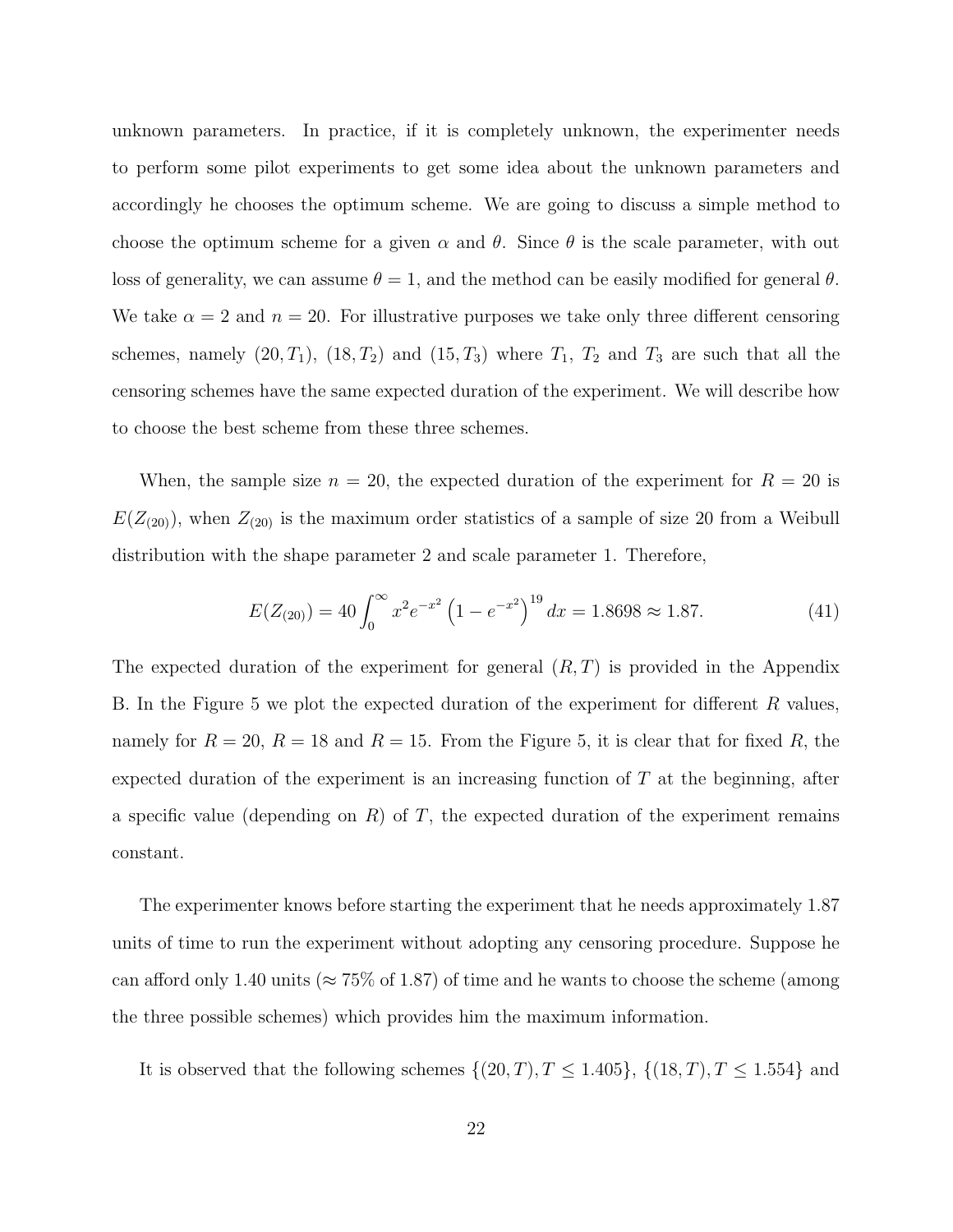

Figure 5: The expected duration of the experiments for three different schemes

 $\{(15, T), T < \infty\}$  have the expected duration of the experiments less than or equal to 1.40 units of time. Among these schemes, the experimenter wants to choose the scheme which has the maximum information. In Figure 6 we plot  $I(R,T)$  as a function of T for three different R. From the Figure 6 it is clear that for fixed  $R$ , the information measure is an increasing function of  $T$  at the beginning, and after a fixed time point depending on  $R$ , the information measure reaches its maximum.

Now for the scheme  $\{(20, T), T \leq 1.405\}$ , the maximum information occurs at  $T = 1.405$ and it is 4.765. Similarly, for the scheme  $\{(18, T), T \leq 1.554\}$ , the maximum information occurs at  $T = 1.554$  and it is 4.913. For the scheme  $\{(15, T), T < \infty\}$ , the maximum information occurs at  $T = \infty$  and it is 3.995. Therefore, among the three different schemes the scheme (18, 1.554) provides the maximum information.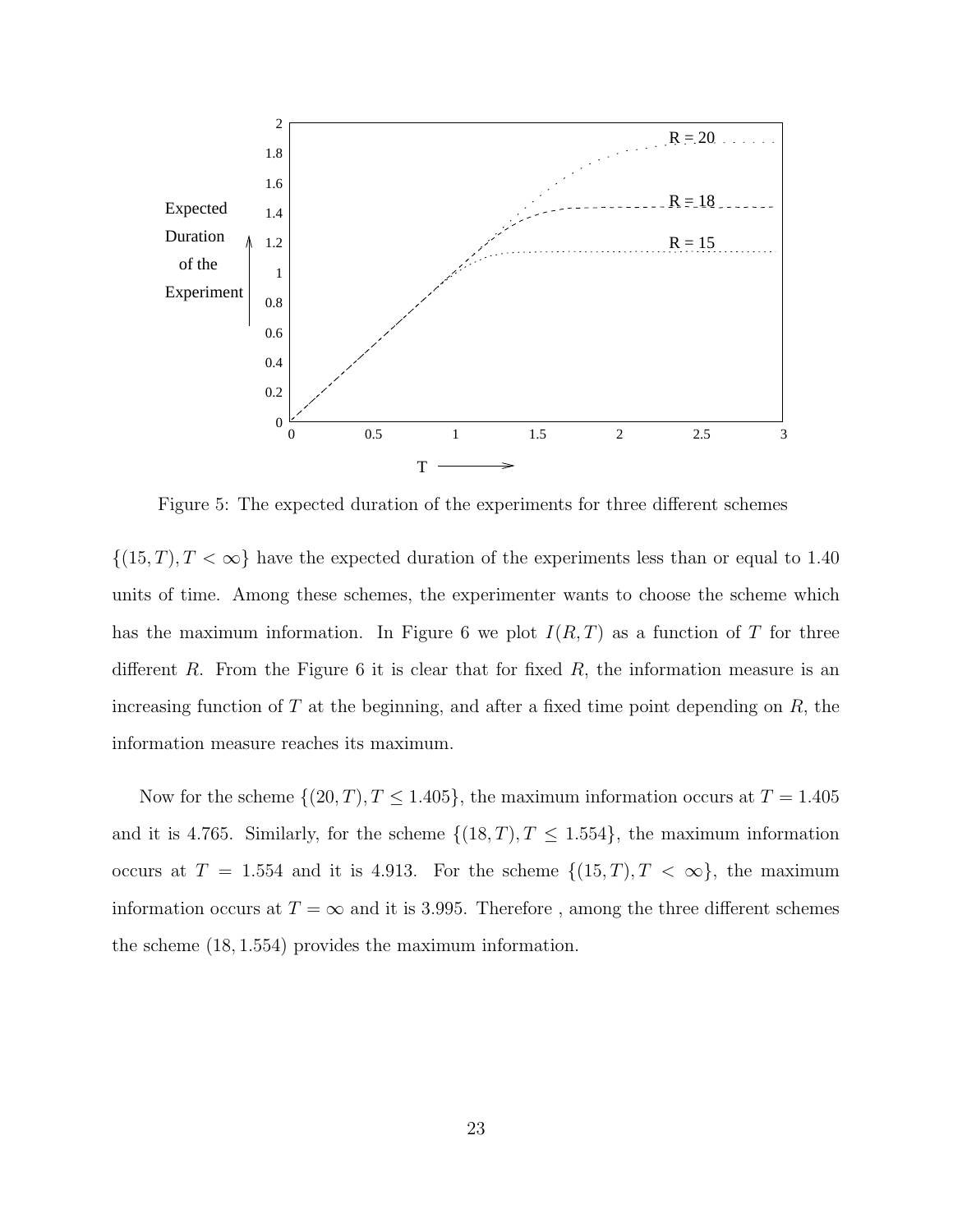

Figure 6: The information measure  $I(R, T)$  as a function of T for three different schemes

#### 9 CONCLUSIONS

In this paper we consider the classical and Bayesian inference procedures for the hybrid censored Weibull parameters. It is observed that the maximum likelihood estimator of the shape parameter can be obtained by using an iterative procedure. The proposed approximate maximum likelihood estimators of the shape and scale parameters can be obtained in explicit forms. Bayes estimates of the unknown parameters can be obtained using Gibbs sampling procedures and the performances of the Bayes estimators under the assumption of the noninformative priors are quite similar to the MLEs or the AMLEs. We also provide a simple procedure to obtain the optimum censoring scheme. It may be of interest to tabulate different optimum sampling schemes for different values of  $\alpha$  and n. Various approximate confidence intervals along the line of Jeng and Meeker [17] can be constructed. Extensive simulations are needed to compare their performances. We have not considered another important aspect, namely goodness-of-fit test for hybrid censored data. It is not a trivial task, because the data are censored. More work is needed in those directions.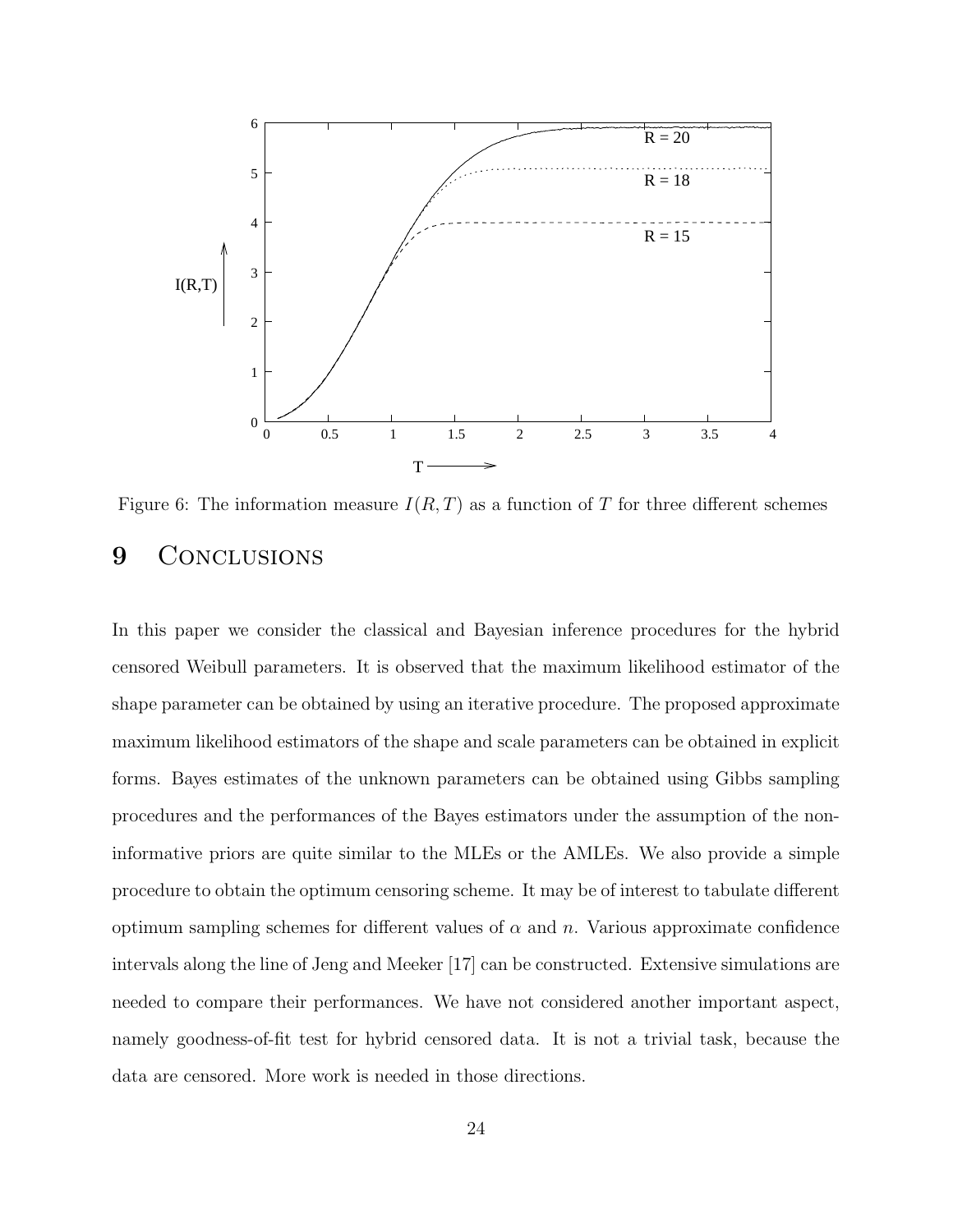### Acknowledgements

The author would like to thank two unknown referees, the associate editor for constructive suggestions and the executive editor Professor John Stufken for his valuable comments and encouragements.

### Appendix A

To prove Theorem 2, we need the following lemma.

Lemma 1: For 
$$
x_i \ge 0
$$
 and  $b \ge 0$ , define  $g(\alpha) = \sum_{i=1}^n x_i^{\alpha} + b$ . Then  $\frac{d^2}{d\alpha^2} \ln g(\alpha) \ge 0$ .

Proof of Lemma 1: Note that,

$$
g'(\alpha) = \sum_{i=1}^{n} x_i^{\alpha} \ln x_i
$$
 and  $g''(\alpha) = \sum_{i=1}^{n} x_i^{\alpha} (\ln x_i)^2$ .

Since

$$
\left(\sum_{i=1}^{n} x_i^{\alpha} (\ln x_i)^2\right) \times \left(\sum_{i=1}^{n} x_i^{\alpha}\right) - \left(\sum_{i=1}^{n} x_i^{\alpha} \ln x_i\right)^2 = \sum_{1 \le i < j \le n} x_i^{\alpha} x_j^{\alpha} (\ln x_i - \ln x_j)^2 \ge 0,
$$

therefore for  $b \geq 0$ ,

$$
g''(\alpha)g(\alpha) \ge (g'(\alpha))^2. \tag{42}
$$

PROOF OF THEOREM 2: We will consider only case I, case II follows exactly in the same manner. The conditional density of  $\alpha$  given the *data* is

$$
l(\alpha|data) \propto \frac{\alpha^R \pi_2(\alpha) \prod_{i=1}^R y_{i:n}^{\alpha-1}}{\left(\sum_{i=1}^R y_{i:n}^{\alpha} + (n-R)y_{R:n}^{\alpha} + b\right)^{a+R}}.
$$
\n(43)

Therefore, ignoring the additive constant, the log-likelihood function of the posterior density function of  $\alpha$  can be written as

$$
\ln(l(\alpha|data)) = \ln \pi_2(\alpha) + R \ln \alpha + (\alpha - 1) \left(\sum_{i=1}^R \ln y_{i:n}\right) - (a + R) \ln \left(\sum_{i=1}^R y_{i:n}^\alpha + (n - R) y_{R:n}^\alpha + b\right).
$$
\n(44)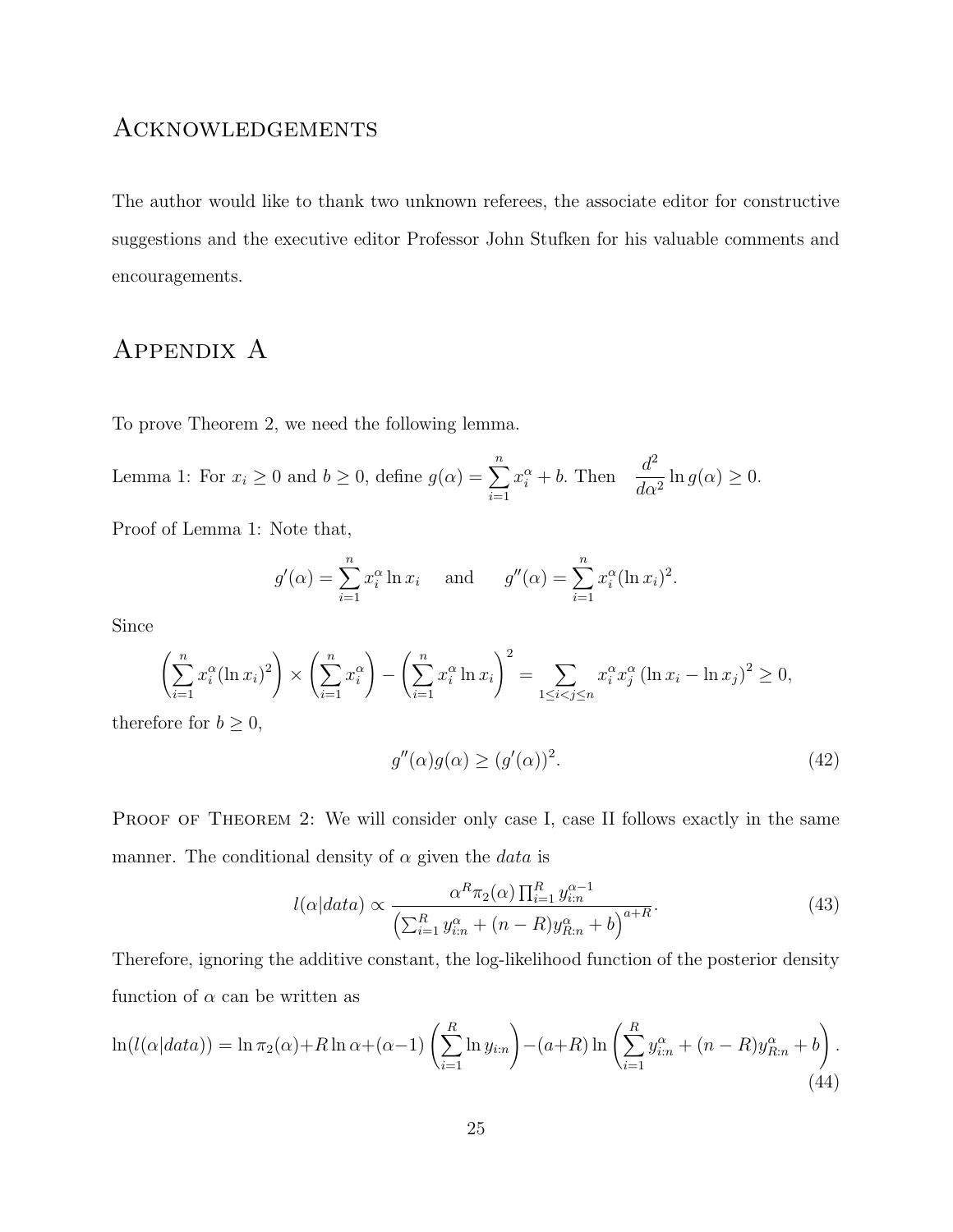Therefore, using Lemma 1 and the assumption on  $\pi_2(\alpha)$ , it easily follows that  $l(\alpha|data)$  is log-concave.

Now we just provide the posterior density function of  $\alpha$  for case II. Note that for  $d > 0$ 

$$
l(\alpha|data) \propto \frac{\alpha^d \pi_2(\alpha) \prod_{i=1}^d y_{i:n}^{\alpha-1}}{\left(\sum_{i=1}^d y_{i:n}^{\alpha} + (n-d)T^{\alpha} + b\right)^{a+d}},\tag{45}
$$

and for  $d = 0$ ,

$$
l(\alpha|data) \propto \frac{\pi_2(\alpha)}{\left(nT^{\alpha} + b\right)^a},\tag{46}
$$

### Appendix B

In this appendix, we provide the expression for the expected duration of the experiment for a general censoring scheme  $(R, T)$ , when  $\theta = 1$ . Suppose DE denotes duration of the experiment and  $D$  ( $0 \le D \le R$ ) denotes the number of death occurs during [0, T]. Therefore,

$$
DE = \begin{cases} T & \text{if } D < R \\ Y_{R:n} & \text{if } D = R. \end{cases}
$$

Note that

$$
P(D = i) = \begin{cases} {n \choose i} \left(1 - e^{-T^{\alpha}}\right)^{i} e^{-(n-i)T^{\alpha}} & \text{for} \quad i = 0 \dots R - 1 \\ \sum_{i=R}^{n} {n \choose i} \left(1 - e^{-T^{\alpha}}\right)^{i} e^{-(n-i)T^{\alpha}} & \text{for} \quad i = R. \end{cases}
$$

and

$$
E(DE) = TP(D < R) + E(Y_{R:n}|D = R)P(D = R).
$$

After some calculations, it can be shown that

$$
E(Y_{R:n}|D = R) = \sum_{j=R}^{n} \frac{\alpha j! U(\alpha, j)}{(R-1)!(j-R)!(1 - e^{-T^{\alpha}})^{j}},
$$

where

$$
U(\alpha, j) = \int_0^T x^{\alpha} e^{-x^{\alpha}} \left(1 - e^{-x^{\alpha}}\right)^{R-1} \left(e^{-x^{\alpha}} - e^{-T^{\alpha}}\right)^{j-R} dx.
$$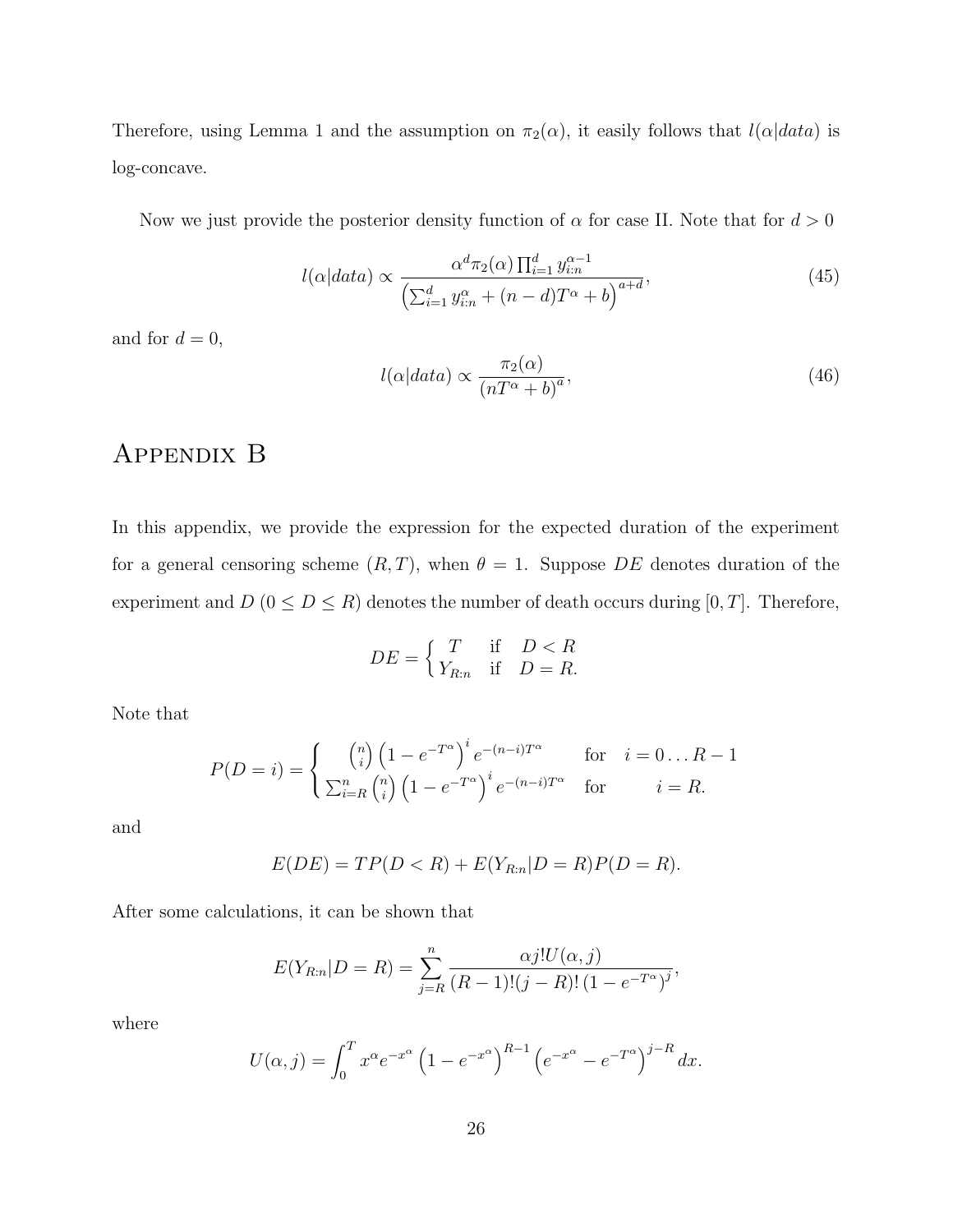### References

- [1] Arnold, B., Balakrishnan, N. and Nagaraja, H.N. (1992), A First Course in Order Statistics, Wiley, New York.
- [2] Badar, M.G. and Priest, A.M. (1982), "Statistical aspects of fiber and bundle strength in hybrids composites", In Hayashi, T., Kawata, K., Umekawa, S. eds, *Progress in Science* and Engineering Composites, ICCM-IV, Tokyo, 1129 - 1136.
- [3] Balasooriya, U. and Balakrishnan, N. (2000), "Reliability sampling plans for log-normal distribution, based on progressively-censored samples", IEEE Transactions on Reliability, vol. 49, 199 - 203.
- [4] Berger, J.O. and Sun, D. (1993), "Bayesian analysis for the Poly-Weibull distribution", Journal of the American Statistical Association, vol. 88, 1412-1418.
- [5] Chen, S. and Bhattacharya, G. K. (1998), "Exact confidence bounds for an exponential parameter under hybrid censoring", Communications in Statistics - Theory and Methods, vol 17, 1857 - 1870.
- [6] Chen, M.H. and Shao, Q.M. (1999), "Monte Carlo estimation of Bayesian Credible and HPD intervals", Journal of Computational and Graphical Statistics, vol. 8, 69 - 92.
- [7] Childs, A., Chandrasekhar, B., Balakrishnan, N., Kundu, D. (2003), "Exact likelihood inference based on type-I and type-II hybrid censored samples from the exponential distribution", Annals of the Institute of Statistical Mathematics, vol. 55, 319 - 330.
- [8] Devroye, L. (1984), "A simple algorithm for generating random variates with a logconcave density", Computing, vol. 33, 247-257.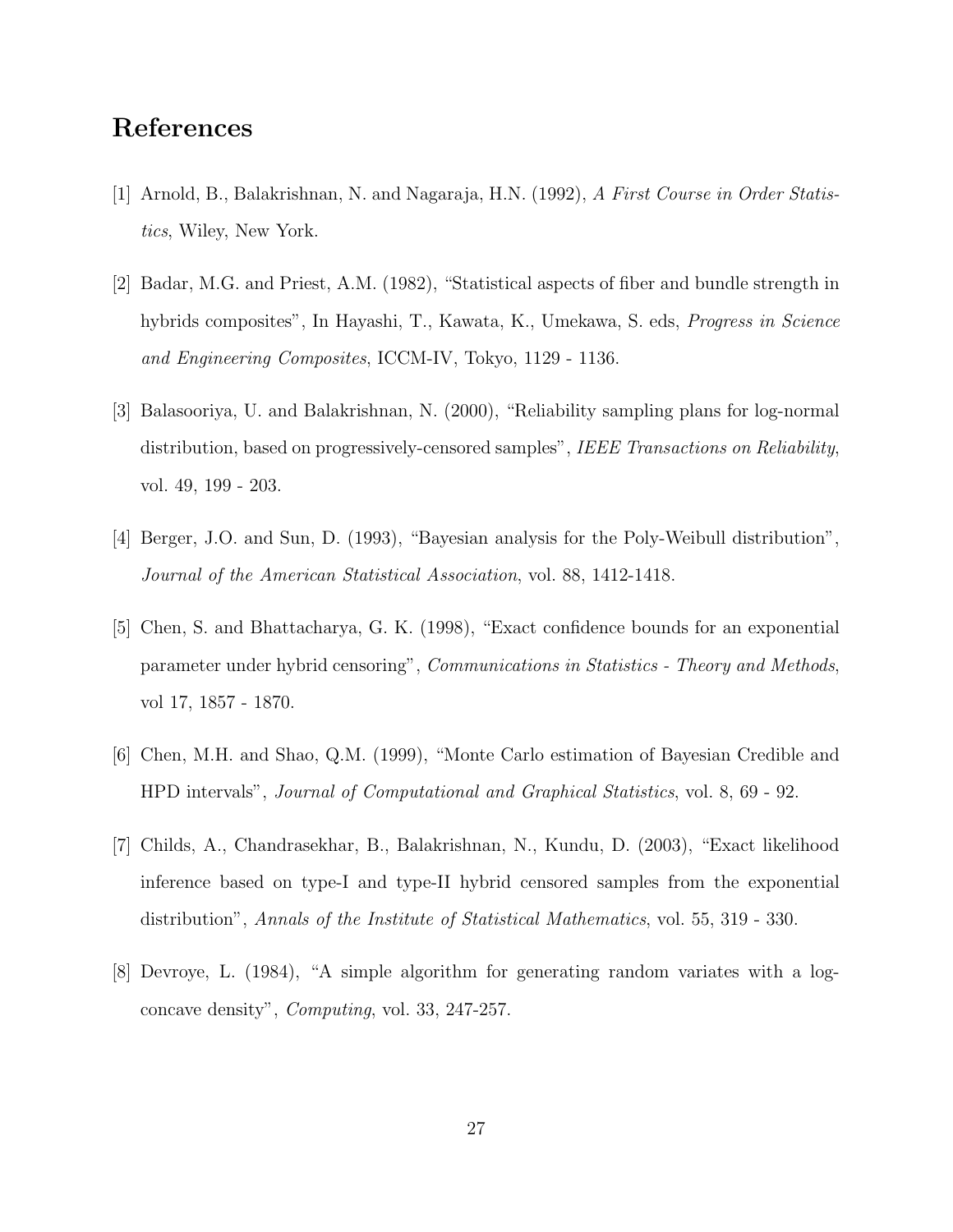- [9] Draper, N. and Guttman, I. (1987), "Bayesian analysis of hybrid life tests with exponential failure times", Annals of the Institute of Statistical Mathematics, vol. 39, 219 - 225.
- [10] Ebrahimi, N. (1990), "Estimating the parameter of an exponential distribution from hybrid life test", Journal of Statistical Planning and Inference, 23, 255-261.
- [11] Ebrahimi, N. (1992), "Prediction intervals for future failures in exponential distribution under hybrid censoring", IEEE Transactions on Reliability, vol. 41, 127 - 132.
- [12] Epstein, B. (1954), "Truncated life tests in the exponential case", Annals of Mathematical Statistics, vol. 25, 555 - 564.
- [13] Fairbanks, K., Madson, R. and Dykstra, R. (1982), "A confidence interval for an exponential parameter from a hybrid life test", Journal of the American Statistical Association, vol. 77, 137-140.
- [14] Geman, S. and Geman, A. (1984), "Stochastic relaxation, Gibbs distributions and the Bayesian restoration of images", IEEE Transactions on Pattern Analysis and Machine Intelligence, vol. 6, 721-740.
- [15] Gupta, R. D. and Kundu, D. (1998), "Hybrid censoring schemes with exponential failure distribution", *Communications in Statistics - Theory and Methods*, vol. 27, 3065 - 3083.
- [16] Gupta, R.D. and Kundu, D. (2006), "On the comparison of Fisher information matrices of the Weibull and generalized exponential distributions", Journal of Statistical Planning and Inference, vol. 136, no. 9, 3130 - 3144.
- [17] Jeng, S-L and Meeker, W.Q. (2000), "Comparisons of approximate confidence interval procedures for type I censored data", Technometrics, vol. 42, 135 - 148.